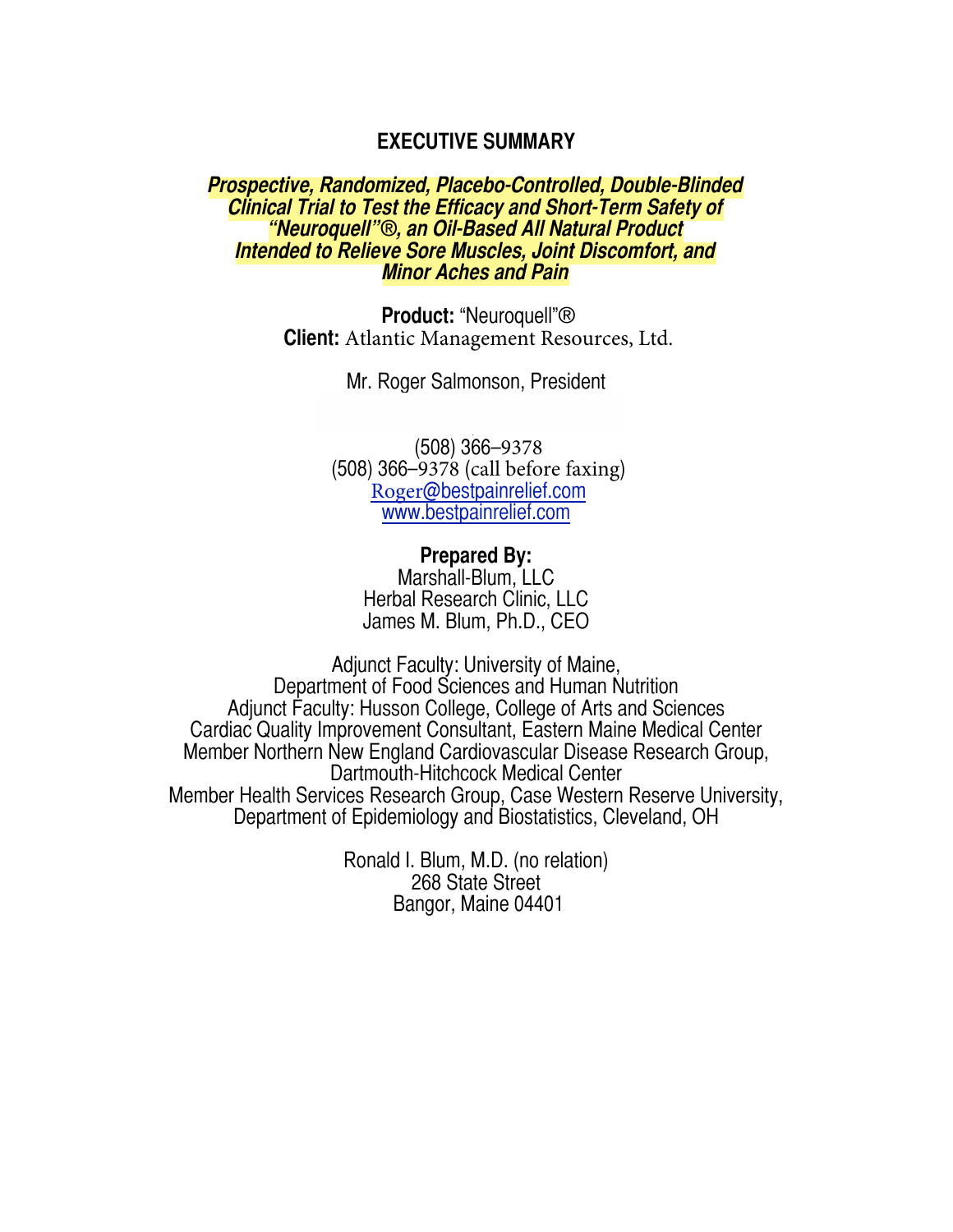# **Clinical Site**

Bangor, Maine: Marshall-Blum: Clinical Outcomes Specialists (parent company) Herbal Research Clinic Independent Medical Research Center James M. Blum, PhD, Study Coordinator, Epidemiologist and Biostatistician Medical Director: Ronald I. Blum, MD Medical Advisor: Felix Hernandez, MD

# **PROTOCOL**

# **Design**

- Prospective, randomized, double-blind, placebo-based, parallel-group, clinicaltrial
- This trial had IRB approval from Fox Commercial IRB, Candice Woods, Exec. Director, Springfield, IL

• Randomization determined who was on placebo and who started with the active product; randomization were unequal (4:1 product:placebo)

- The duration was episodic in nature (5 episodes maximum)
- Evaluation was within a thirty-minute period
- All subject contact was with a study coordinator or research nurse who was blinded to the randomization scheme
- Subjects were paid \$25 for completion of their participation in this trial
- Subjects were recruited from the general population of Bangor, Maine; the major exclusion criteria were major medical problems or individuals taking chronic pain medication

# **Product Usage (Episodic)**

- Apply product liberally to areas under evaluation
- A second application may be administered within 15 minutes if the first does not appear to be effective

## **Placebo Product**

The placebo was similar in appearance (color, density) to the actual product except that it only contained inert substances and had a different odor. Both were dispensed in unlabeled clear bottles that appeared identical.

## **Inclusion Criteria**

• Men and women with any of the following symptoms:

o Sore muscles o Mild-to-severe aches and pains o Mild-to-moderate joint inflammation

•To any body areas, including head, neck, back, legs, arms, hands, ankles, feet, or torso who express an interest in taking the product for reasons of reducing their symptoms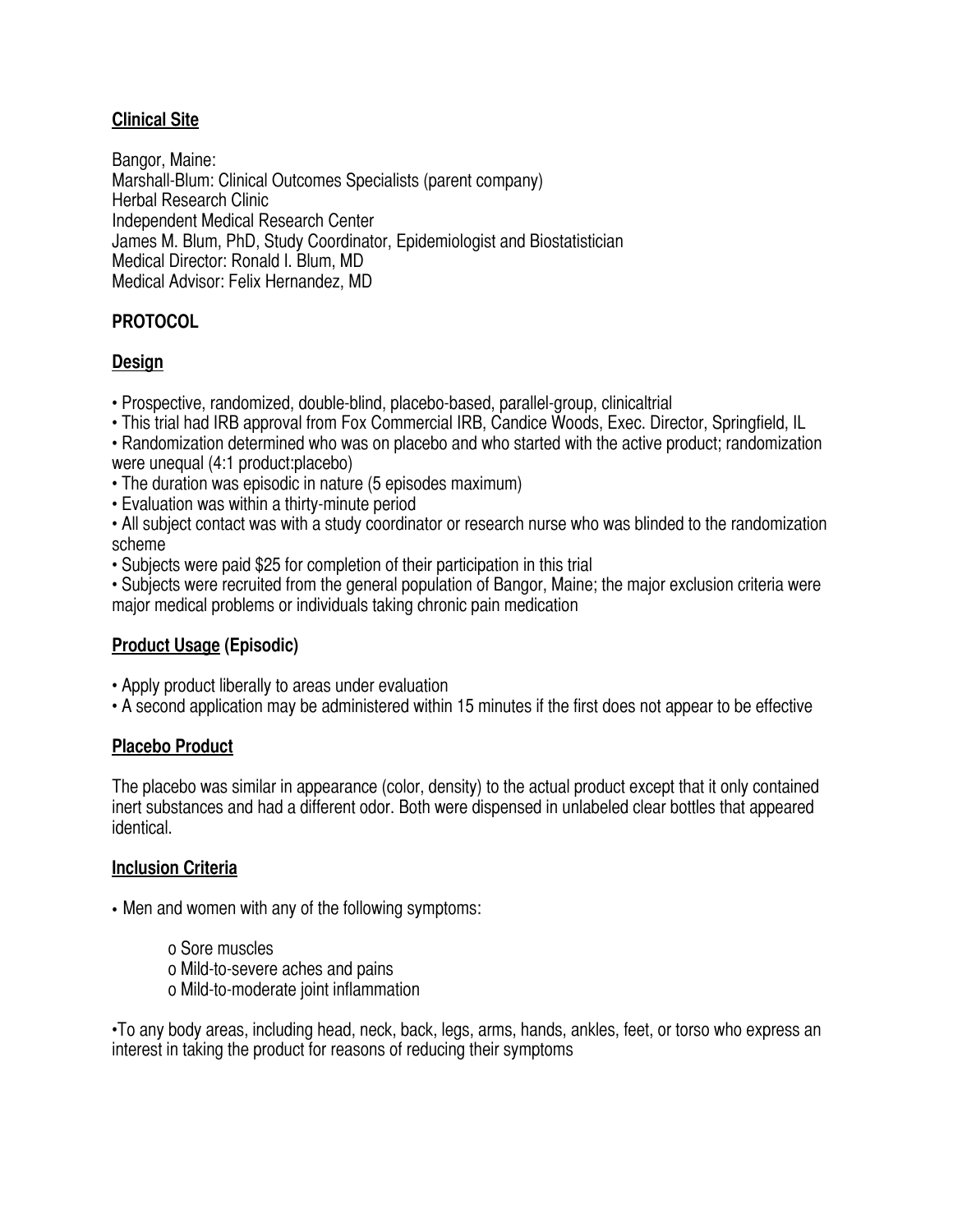- Age range:  $18 70$
- Subjects who pass a compliance-screening test
- Subjects able to tolerate the active product and placebo
- Subjects who sign a consent form

# **Exclusion Criteria**

- Subjects not meeting the age requirements
- Subjects who are non-compliant with testing and taking treatment regimens
- Subjects unable to tolerate specific ingredients in either regimen

• Subjects with severe co-morbid disease (cardiac, pulmonary, cancer, etc.); at the discretion of the medical team

• Subjects with alcohol abuse as determined by provider interviews

# **Cautionary Criteria**

- Subjects who take more than two aspirins a day
- Subjects who take the blood thinners Coumadin or Heparin

# **Confounding Factors**

- Severity and complexity of symptoms
- Age
- Co-morbid conditions

# **Primary End-Points**

- General effectiveness at relieving symptoms
- Abdominal
- Back
- Hands
- Head and neck
- Legs

# **Secondary End-Points**

- Activities of daily living
- Mood swings
- Moderate level of activities: mowing the lawn, moving furniture, bowling, etc.
- Ability to work

# **Other End-Points**

- Recommend product
- Quality-of-life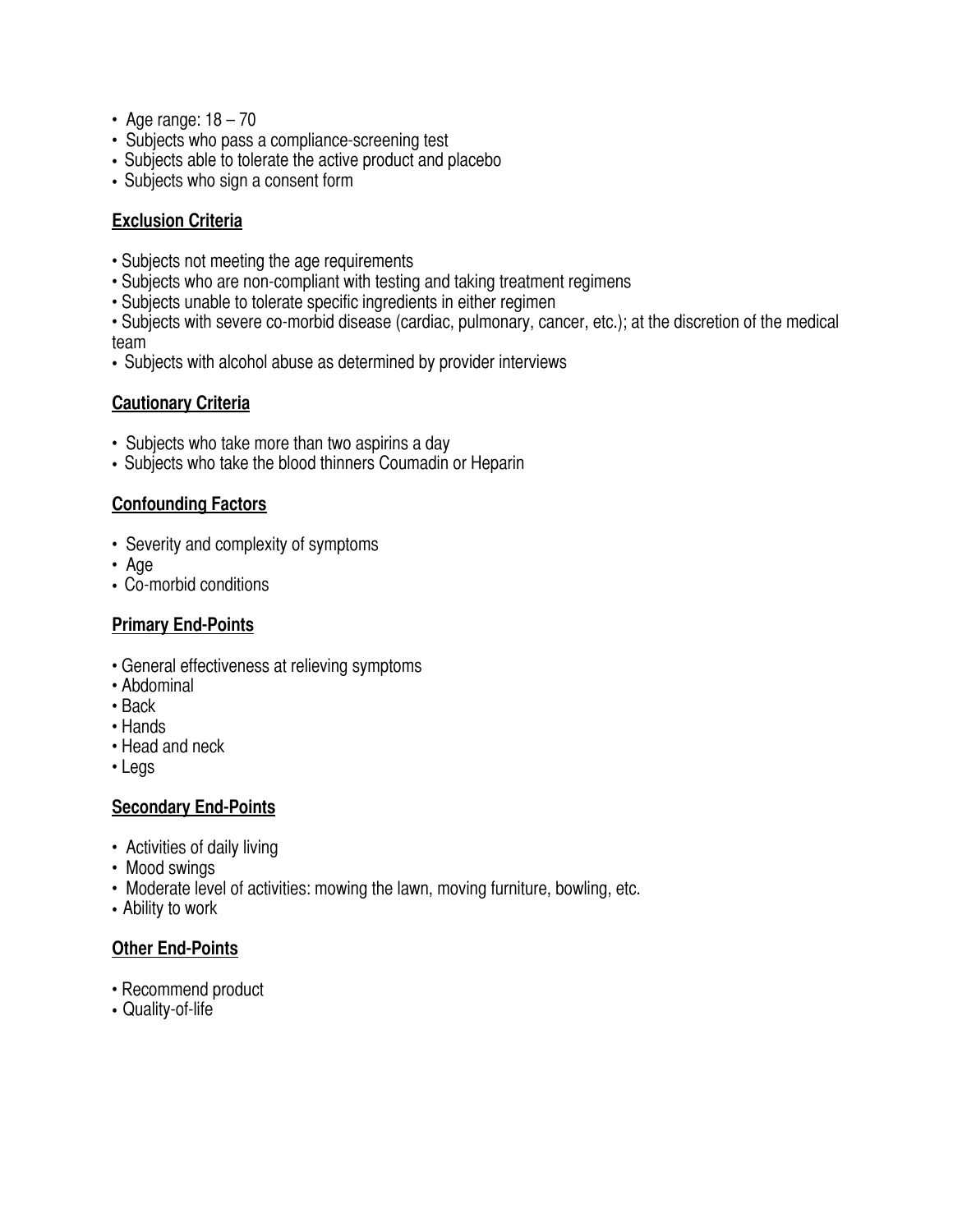# **ANALYTICAL METHODS**

# **Methods**

• Answers from survey tools were coded from 1 to 5

• Answers from the follow-up questionnaires were subtracted from each subject's baseline data to create the outcome measures

# *Example*

Please write in the appropriate space, on the scale below, your rating for the symptoms:

| Not Present | Slight | Moderate | Severe | <b>Very Severe</b> |
|-------------|--------|----------|--------|--------------------|

*For example, a subject answering the question about leg aches at baseline and following the episode give the following responses,*

| Time             | Response |
|------------------|----------|
| Baseline         |          |
| After 30 minutes |          |

*The subtraction of the responses yields a point improvement for this subject on this question:*

# *4 – 2 = 2 point improvement*

• The responses for the two groups (placebo and treatment) for each symptom were summed. This forms the basis of the results.

• Differences in the means between the treatment and placebo groups were analyzed using the t-test.

# **Types of Responses**

• *Average*: the average of each episode reported (ranges from 1 to 5)

• *Highest*: the highest difference between baseline and post-episode response

• *Episodic*: each episode represents an independent record (based on the assumption that each episode is independent

## **Categorical Analysis**

• One or more point differences have been classified as "any improvement", while two or more point differences as "moderate", three or more point differences as "significant", and lastly, four or more point differences as "significant".

o *No Improvement* o *Any Improvement*: One point or greater o *Moderate Improvement*: Specifically two or more point improvement o *Significant Improvement*: Specifically three or more point improvement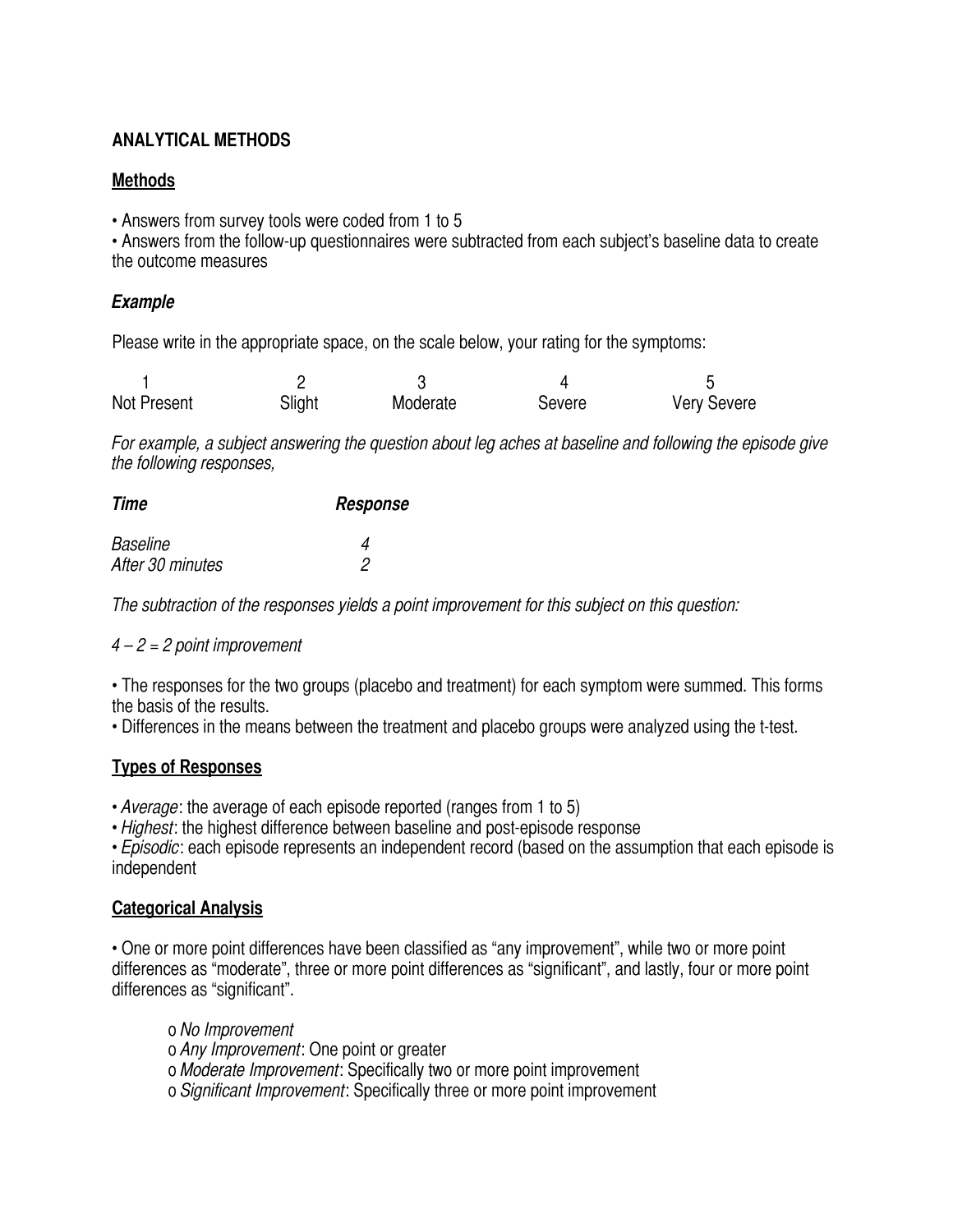• All categories were analyzed using the Chi-Square test.

• These category improvements were determined *a priori* by the medical advisory group

# **Statistical Significance**

•These criteria were set prior to the analysis.

o *Highly Significant*: p < 0.05 o *Significant*: p < 0.10 o *Statistical Trend*: p < 0.15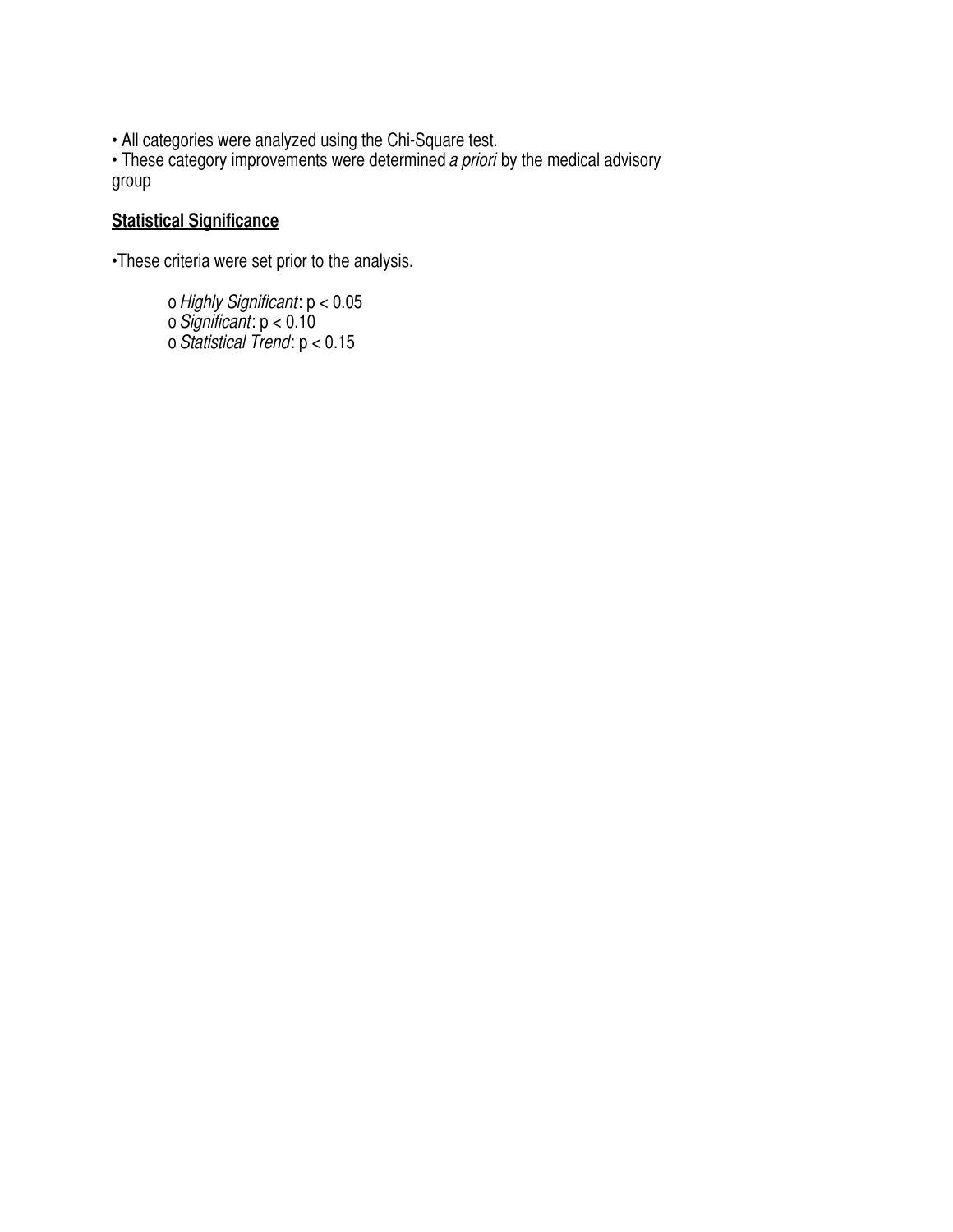# **RANDOMIZED, PLACEBO-CONTROLLED CLINICAL TRIAL RESULTS**

#### **Subject Numbers**

Thirty-two (32) subjects completed the product phase compared to twelve (12) in the placebo arms. The end-point final numbers varied, since not all subjects experienced each different symptom at baseline. For example, a subject may have reported only on backache, but not leg, hands, or head.

### **Baseline Characteristics**

There were few differences with respect to the many baseline characteristics, although none reached statistical levels. These indicators includes demographics, medical and behavioral risks (alcohol and caffeine intake, smoking), education, jobs, income, and family parameters.

The placebo group had a slightly higher weight and associated body mass index. They also reported a higher income when adjusted for the number of adults and children living at home. There were slightly fewer women in the product group, whose average age was a little over two years higher. The differences in age distributions between the two groups is apparent in the 25–29 age group, where the placebos out distanced the product numbers while the product group had higher numbers in the 50–59 categories. Otherwise the age distribution appeared equal.

| <b>Parameter</b>      | Placebo<br>(mean unless specified) | <b>Product</b><br>(mean unless specified) | P Value |
|-----------------------|------------------------------------|-------------------------------------------|---------|
| Age                   | 39.8 years                         | 42.2 years                                | N.S.    |
| Weight                | 194.5 pounds                       | 176.8 pounds                              | 0.29    |
| Height                | 64.4 inches                        | 64.4 inches                               | N.S.    |
| Body Mass Index (BMI) | 33.9                               | 29.9                                      | 0.17    |
| Real Income I*        | 1.47                               | 1.13                                      | 0.17    |
| Real Income II**      | 0.72                               | 0.62                                      | N.S.    |
| Female                | 92%                                | 81%                                       | N.S.    |

None of the major risk factors, such as diabetes, hypertension, thyroid and others were different.

\* *Income (by categories) is adjusted for Number of Adults living at home*

<sup>\*\*</sup> *Income (by categories) is adjusted for Number of Adults and children living at home* N.S. = *Not Significant*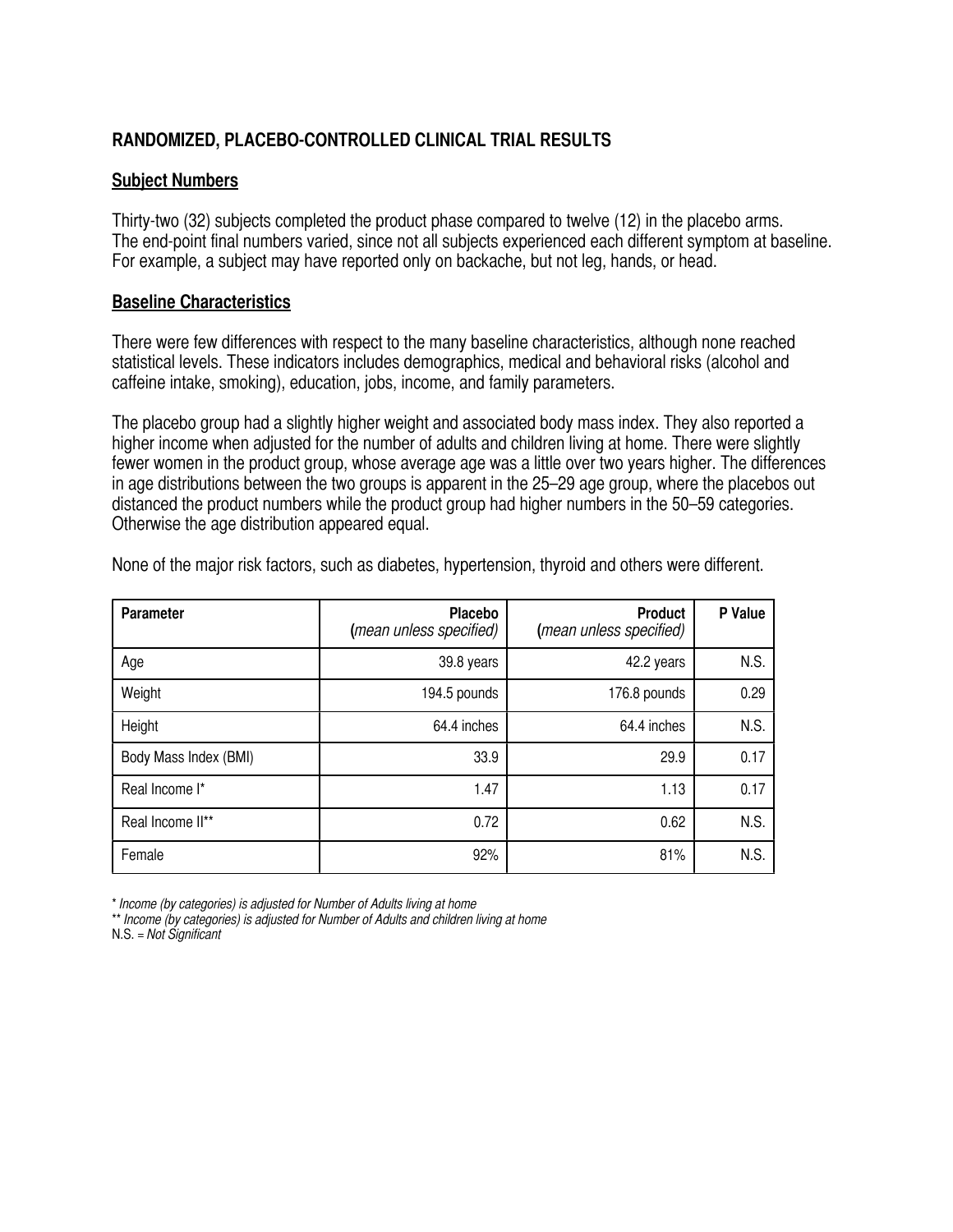# **Age Categories:**

| <b>Age Categories</b> | Placebo (%) | Product (%) |
|-----------------------|-------------|-------------|
| 19 or 19              | 8.30        | 9.40        |
| $20 - 24$             | 0.00        | 6.30        |
| $25 - 29$             | 25.00       | 3.10        |
| $30 - 34$             | 8.30        | 9.40        |
| $40 - 44$             | 8.30        | 12.50       |
| $45 - 49$             | 25.00       | 15.60       |
| $50 - 54$             | 0.00        | 18.80       |
| $55 - 59$             | 0.00        | 3.10        |
| $60 - 64$             | 16.70       | 12.50       |

# **Average Difference of Means:**

| <b>Parameter</b>                  | <b>Placebo</b> | <b>Product</b> | P Value |
|-----------------------------------|----------------|----------------|---------|
| Abdominal                         | $-0.33$        | 1.88           | 0.002   |
| <b>Back</b>                       | 0.62           | 1.79           | 0.006   |
| Hands                             | 0.25           | 2.31           | 0.0001  |
| <b>Head and Neck</b>              | 0.60           | 1.93           | 0.01    |
| Legs                              | 0.75           | 1.96           | 0.004   |
|                                   |                |                |         |
| <b>Activities of Daily Living</b> | 0.00           | 1.72           | 0.0001  |
| Mood                              | 0.71           | 1.88           | 0.008   |
| <b>Moderate Activities</b>        | 0.53           | 1.33           | 0.02    |
| Work                              | 0.17           | 1.48           | 0.0004  |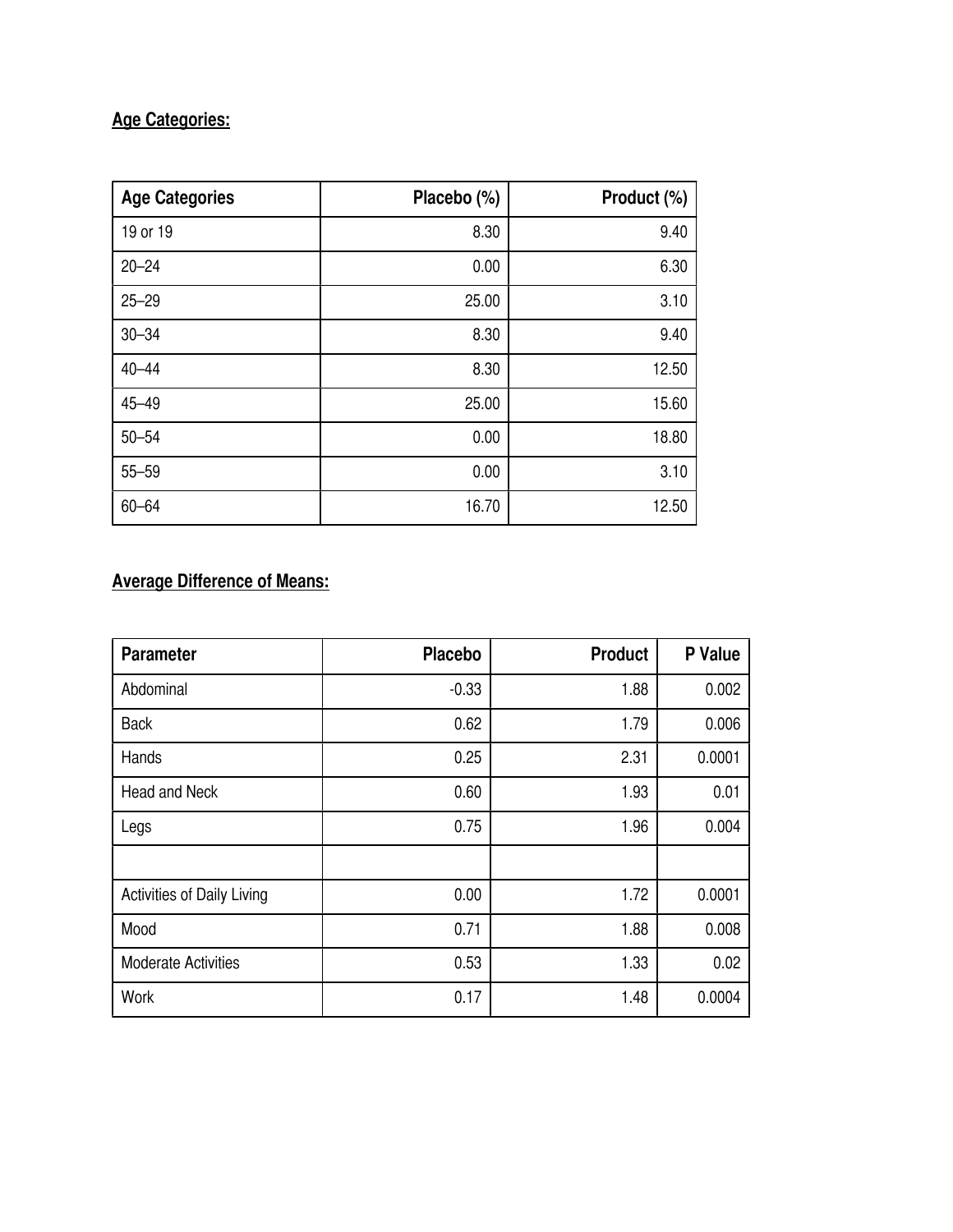# **Using Highest Difference of Means for Each Subject:**

| <b>Parameter</b>                  | <b>Placebo</b> | <b>Product</b> | P Value |
|-----------------------------------|----------------|----------------|---------|
| Abdominal                         | $-0.33$        | 2.00           | 0.002   |
| <b>Back</b>                       | 0.86           | 1.88           | 0.03    |
| Hands                             | 0.60           | 2.45           | 0.0004  |
| <b>Head and Neck</b>              | 0.80           | 2.07           | 0.16    |
| Legs                              | 1.00           | 2.07           | 0.04    |
|                                   |                |                |         |
| <b>Activities of Daily Living</b> | 0.00           | 1.79           | 0.0001  |
| Mood                              | 0.83           | 1.88           | 0.015   |
| <b>Moderate Activities</b>        | 0.60           | 1.40           | 0.07    |
| Work                              | 0.25           | 1.67           | 0.005   |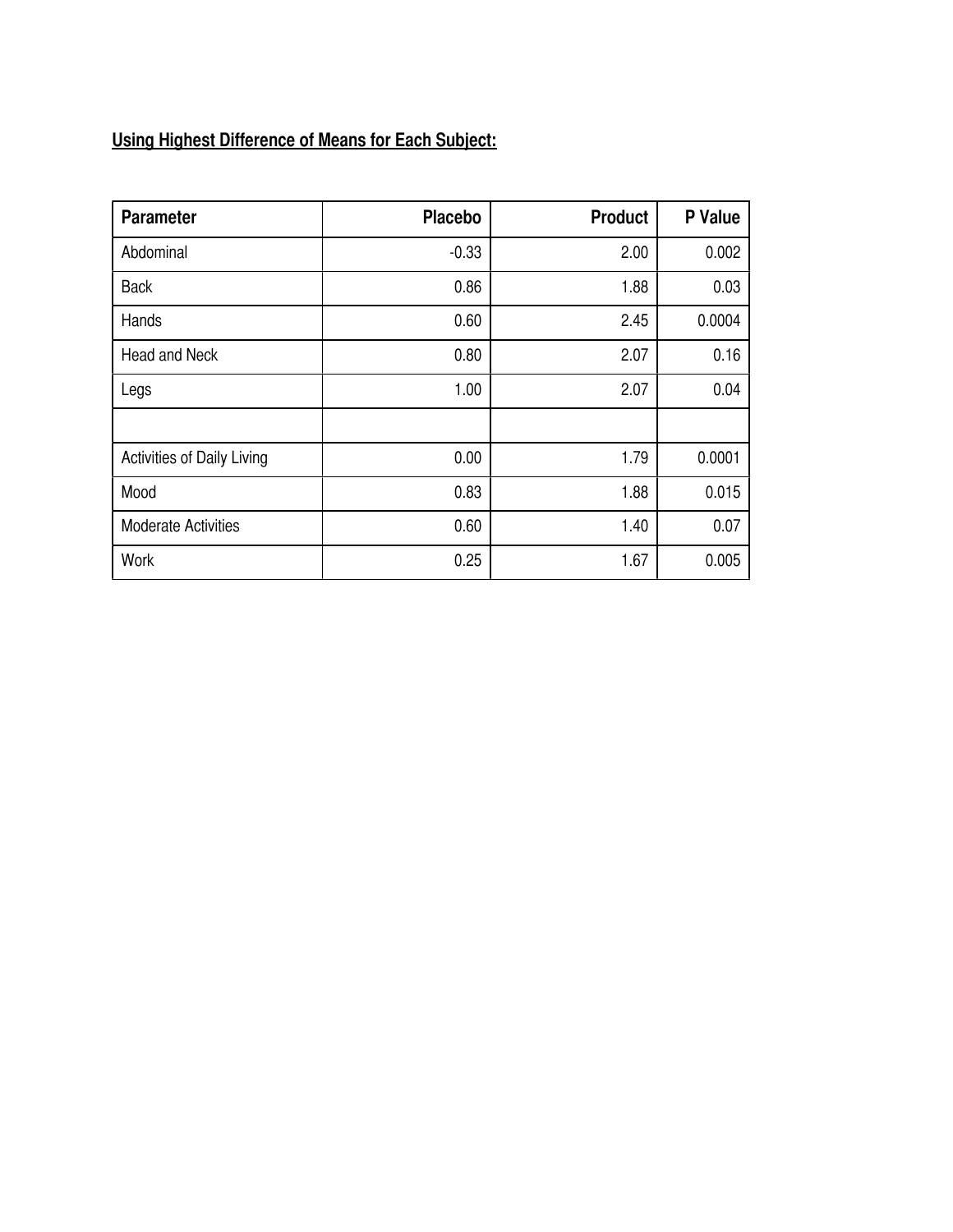# **Average Score Improvements (Cumulative Percents)**

| <b>Parameter</b>                  | <b>Treatment</b> | $1 + (*)$   | $2+(%)$     | $3 + (%)$      |
|-----------------------------------|------------------|-------------|-------------|----------------|
| Abdominal                         | Placebo (n=3)    | $\mathbf 0$ | $\mathbf 0$ | $\mathbf 0$    |
|                                   | Placebo (n=9)    | 100         | 44          | 22             |
| <b>Back</b>                       | Placebo (n=7)    | 57          | $\mathbf 0$ | $\mathbf 0$    |
|                                   | Placebo (n=17)   | 94          | 59          | 18             |
| Hands                             | Placebo (n=5)    | 20          | $\mathbf 0$ | $\mathbf 0$    |
|                                   | Placebo (n=21)   | 100         | 76          | 33             |
| <b>Head and Neck</b>              | Placebo (n=5)    | 60          | 20          | $\mathbf 0$    |
|                                   | Placebo (n=14)   | 100         | 71          | $\overline{7}$ |
| Legs                              | Placebo (n=4)    | 50          | $\mathbf 0$ | 0              |
|                                   | Placebo (n=14)   | 100         | 79          | 14             |
|                                   |                  |             |             |                |
| <b>Activities of Daily Living</b> | Placebo (n=7)    | 14          | $\mathbf 0$ | $\mathbf 0$    |
|                                   | Placebo (n=28)   | 89          | 64          | 11             |
| Mood                              | Placebo (n=5)    | 50          | 17          | $\mathbf 0$    |
|                                   | Placebo (n=19)   | 100         | 59          | 29             |
| <b>Moderate Activities</b>        | Placebo (n=6)    | 40          | $\mathbf 0$ | $\mathbf 0$    |
|                                   | Placebo (n=17)   | 89          | 37          | $\mathbf 0$    |
| Work                              | Placebo (n=4)    | $\mathbf 0$ | $\mathbf 0$ | $\mathbf 0$    |
|                                   | Placebo (n=12)   | 100         | 42          | $\mathbf 0$    |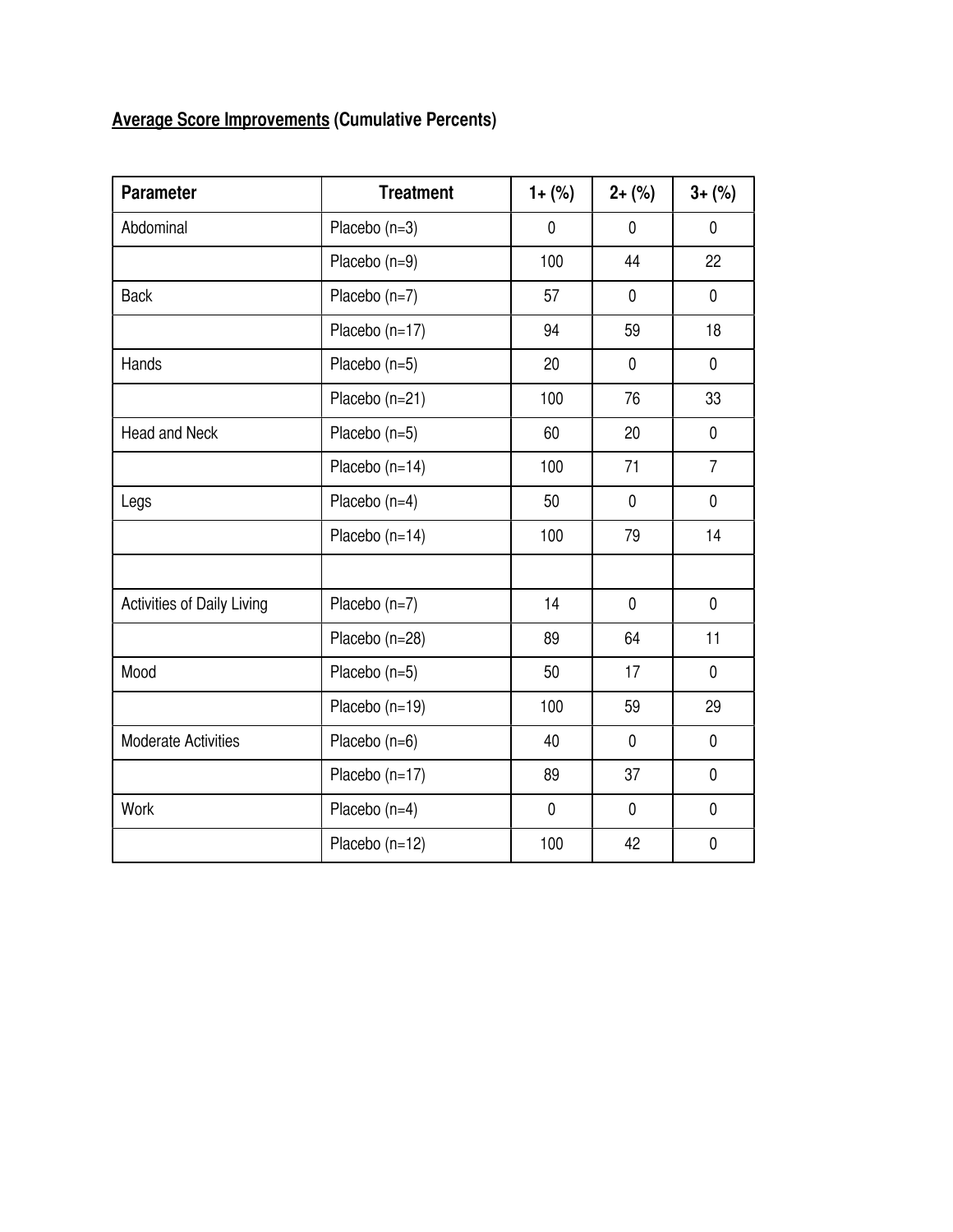# **Percent Improvements**

| <b>Parameter</b>           | Placebo (%) | Product (%) | P Value |
|----------------------------|-------------|-------------|---------|
| Abdominal                  | $-20.00$    | 86.30       | 0.0001  |
| <b>Back</b>                | 22.60       | 73.80       | 0.0001  |
| Hands                      | 13.60       | 85.20       | 0.0001  |
| <b>Head and Neck</b>       | 44.40       | 92.40       | 0.002   |
| Legs                       | 23.30       | 81.90       | 0.0002  |
|                            |             |             |         |
| Activities of Daily Living | 25.00       | 68.10       | 0.03    |
| Mood                       | 20.00       | 90.60       | 0.0008  |
| <b>Moderate Activities</b> | 31.80       | 73.70       | 0.01    |
| Work                       | 22.20       | 93.80       | 0.0001  |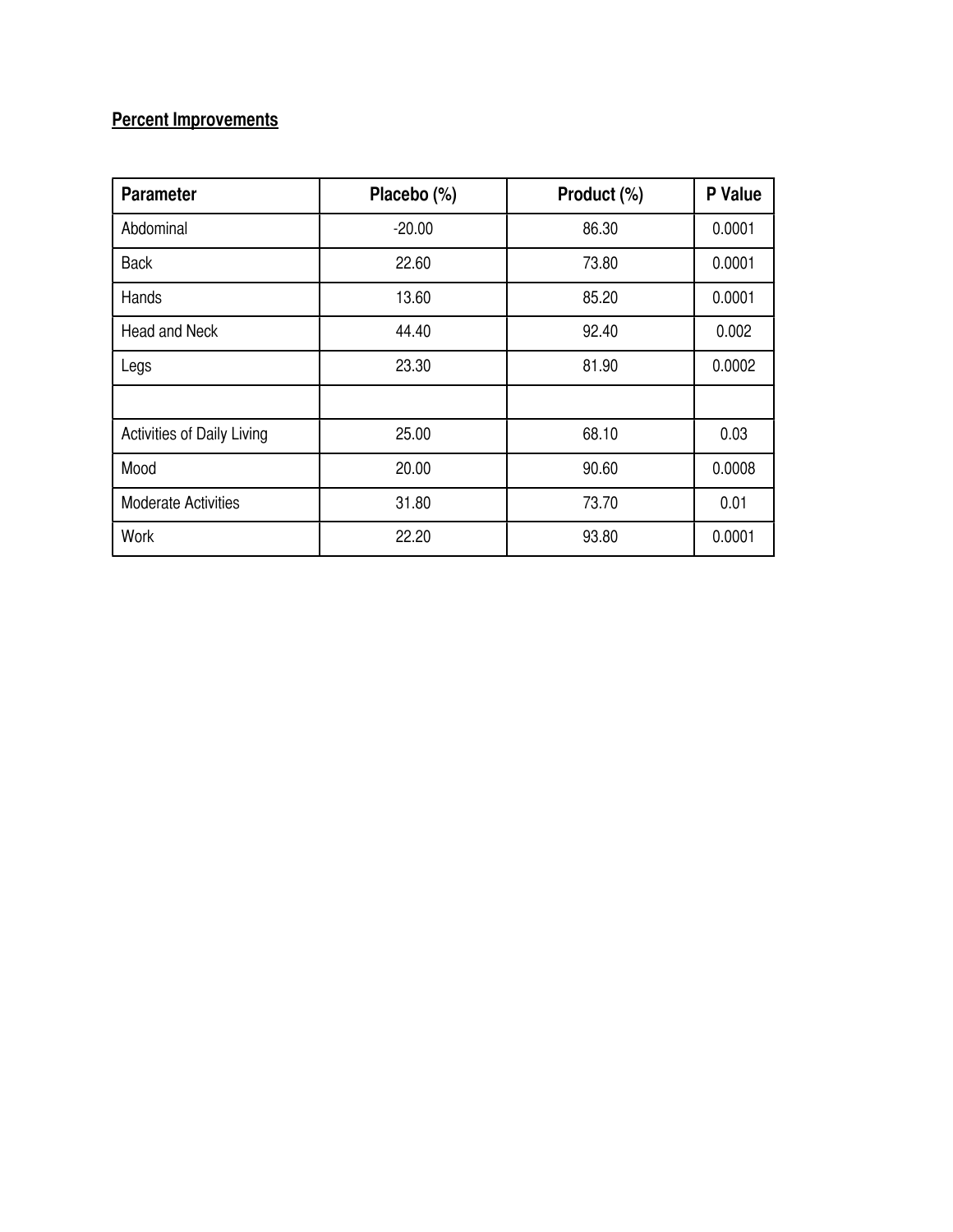## **Adverse Events**

There were no adverse events reported in this trial.

The only concerns came from individuals who did not like the odor or felt they couldn't apply the oil at work, especially if needs to be applied under clothing.

## **Conclusions**

Clearly, "Neuroquell"® is extremely effective in relieving a number of common pain and ache symptoms that improved quality of life indicators. The group that met the 0.05 criteria included discomfort associated with hands, back, legs, head and neck areas including headaches.

There were no statistical or clinical differences among baseline characteristics.

Each of the major outcomes demonstrated a difference compared to placebo for the difference of means using both the average and the highest level of improvement, as well as the categorical analysis (1+, 2+, or 3+), as well as the percent improvement scores.

There were no reports of adverse events associated with the use of this product or the placebo. The strong odor of the product is a concern with some individuals in some situations. The mechanism of action remains to be elucidated.

Based on this trial, it appears that "Neuroquell"® is effective in relieving minor aches and pains and improves ones' ability to function normally. Based on this study, "Neuroquell"® appears to be safe to use as indicated.

Further testing is warranted to confirm these results.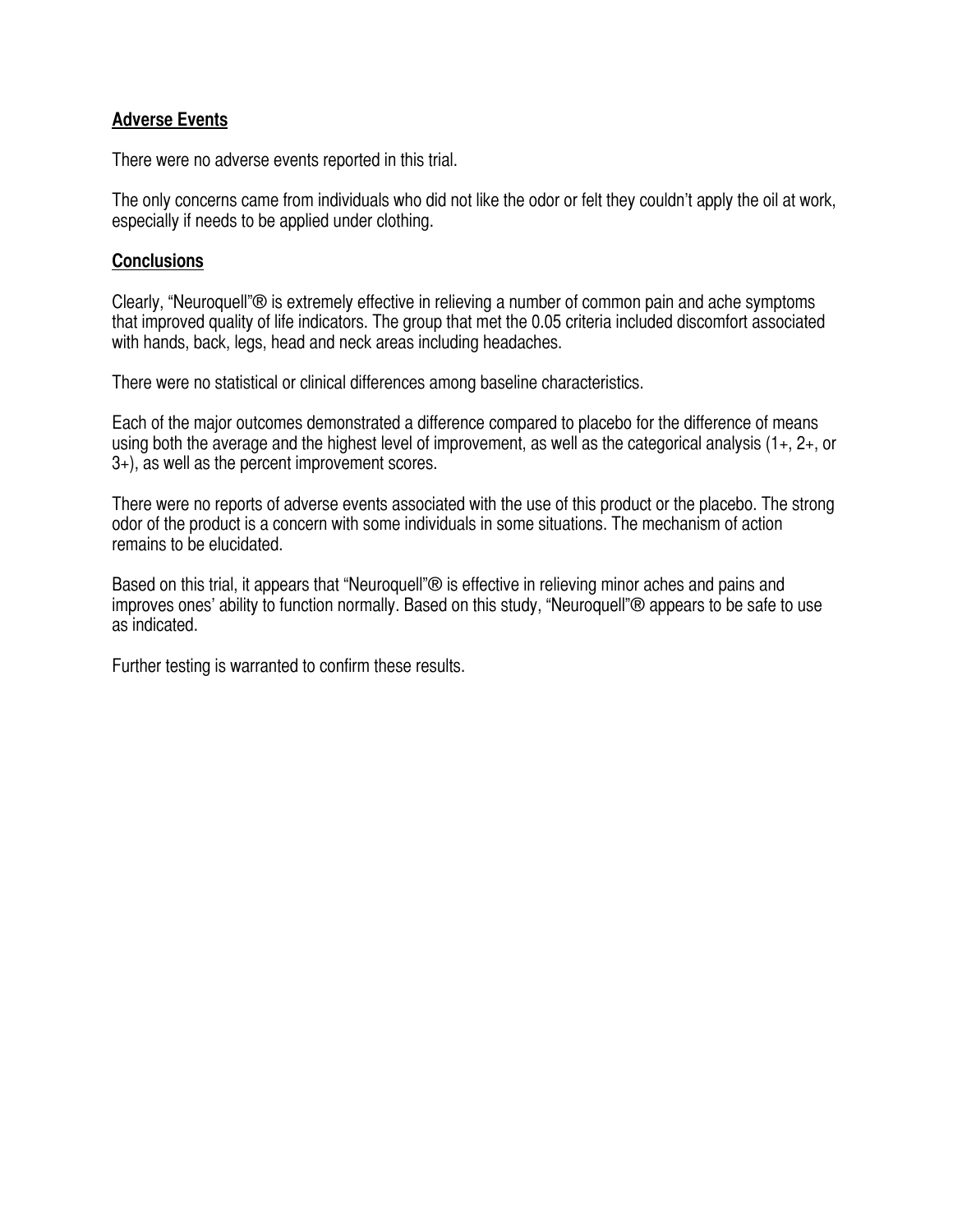# **Product:** "Neuroquell"® **Client:** Claire Ellen Topicals, LLC.

# DEMOGRAPHICS AND BASELINE PROFILE

| All data is a percentage (%) unless indicated | <b>Control</b> | "Neuroquell" <sup>®</sup> |
|-----------------------------------------------|----------------|---------------------------|
| <b>Risk Factors</b>                           |                |                           |
| Age: Mean                                     | 39.80          | 42.20                     |
| Weight: Mean                                  | 194.54         | 178.80                    |
| Gender: Female                                | 91.70          | 81.30                     |
| Body Mass Index: Mean                         | 33.90          | 29.90                     |
| <b>Behavioral</b>                             |                |                           |
| Caffeine (3 or > cups/day)                    | 6.20           | 12.40                     |
| Caffeine (mean cups/day)                      | 1.50           | 1.80                      |
| Alcohol (> 3 drinks/week)                     | 13.00          | 0.00                      |
| Smoking                                       |                |                           |
| Never                                         | 75.00          | 50.00                     |
| No; quit < 2 years                            | 0.00           | 15.60                     |
| No; quit > 2 years                            | 16.70          | 18.80                     |
| Yes; < 1 pack/day                             | 8.30           | 9.40                      |
| Yes; > 1 pack/day                             | 0.00           | 6.30                      |
| <b>Demographics</b>                           |                |                           |
| Job                                           |                |                           |
| Clerical                                      | 8.30           | 3.10                      |
| Homemaker                                     | 16.70          | 12.50                     |
| Management                                    | 0.00           | 3.10                      |
| Professional                                  | 25.00          | 25.00                     |
| Retired/Self Employed                         | 16.70          | 21.90                     |
| Teaching/Student                              | 16.70          | 18.80                     |
| Other*                                        | 16.70          | 15.60                     |

 *\*Other includes craft/technical. military service and not working*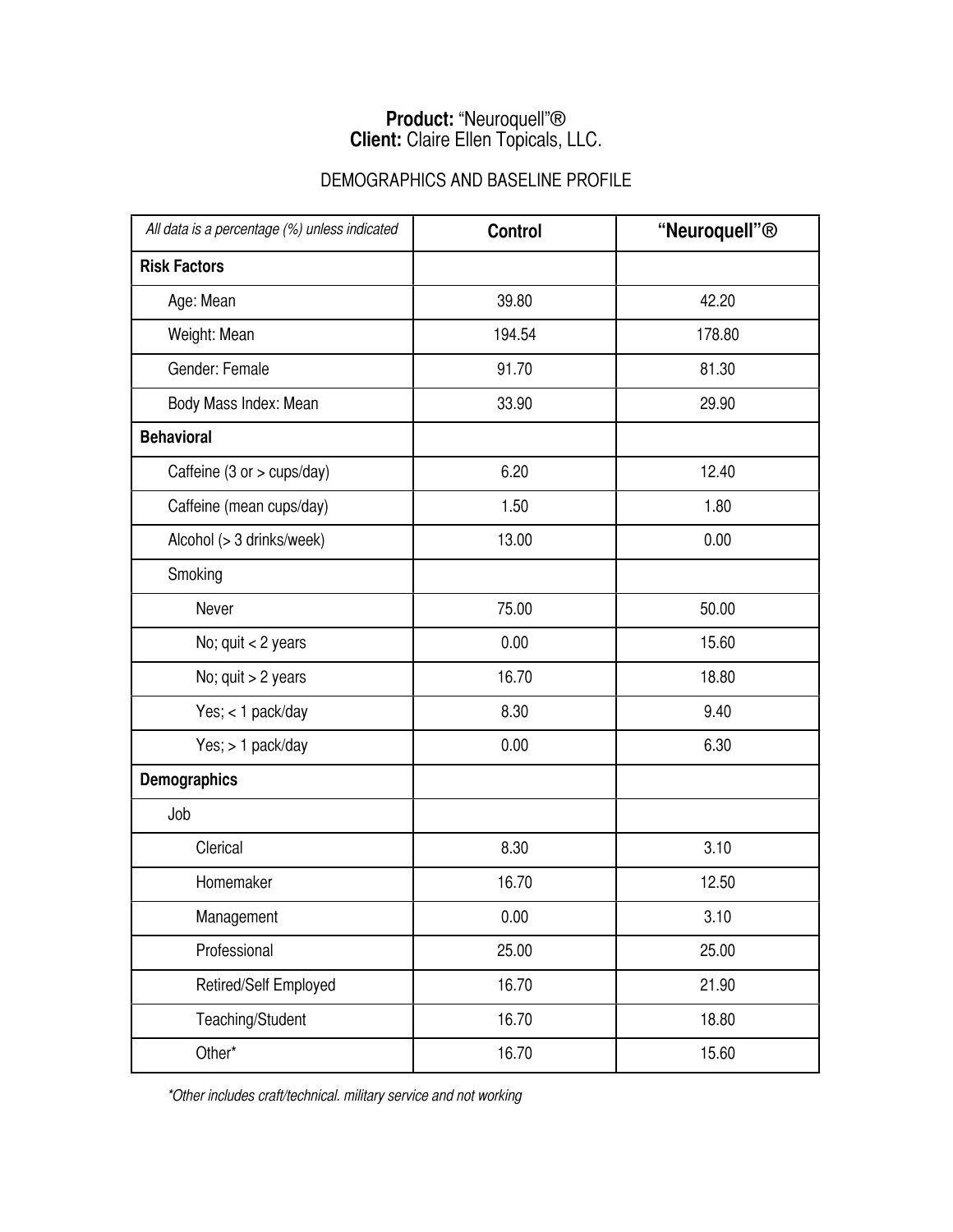# **Product:** "Neuroquell"® **Client:** Claire Ellen Topicals, LLC.

# DEMOGRAPHICS AND BASELINE PROFILE

| All data is a percentage (%) unless indicated | <b>Control</b> | "Neuroquell" <sup>®</sup> |
|-----------------------------------------------|----------------|---------------------------|
| <b>Hours Worked Per Week</b>                  |                |                           |
| 36 or more                                    | 45.50          | 51.60                     |
| Less than 36                                  | 45.50          | 19.40                     |
| <b>Income</b>                                 |                |                           |
| $<$ \$20 $k$                                  | 9.10           | 32.30                     |
| $$20k - $40k$                                 | 63.60          | 41.90                     |
| $$40k - $60k$                                 | 27.30          | 16.10                     |
| $$60k - $80k$                                 | 0.00           | 6.50                      |
| $$80k - $100k$                                | 0.00           | 0.00                      |
| $$100k +$                                     | 0.00           | 3.20                      |
| <b>Adults in Household</b>                    |                |                           |
| 1                                             | 50.00          | 21.90                     |
| $\overline{2}$                                | 33.30          | 62.50                     |
| 3                                             | 8.30           | 6.30                      |
| 4 or more                                     | 8.30           | 9.40                      |
| <b>Children in Household</b>                  |                |                           |
| $\pmb{0}$                                     | 45.50          | 68.80                     |
| $\mathbf{1}$                                  | 27.30          | 18.80                     |
| $\overline{c}$                                | 18.20          | 12.50                     |
| 3                                             | 9.10           | 0.00                      |
| 4 or more                                     | 0.00           | 0.00                      |
| <b>Education</b>                              |                |                           |
| Less than high school                         | 8.30           | 9.40                      |
| High school                                   | 41.70          | 25.00                     |
| Vocational/A.S. degree                        | 33.30          | 37.50                     |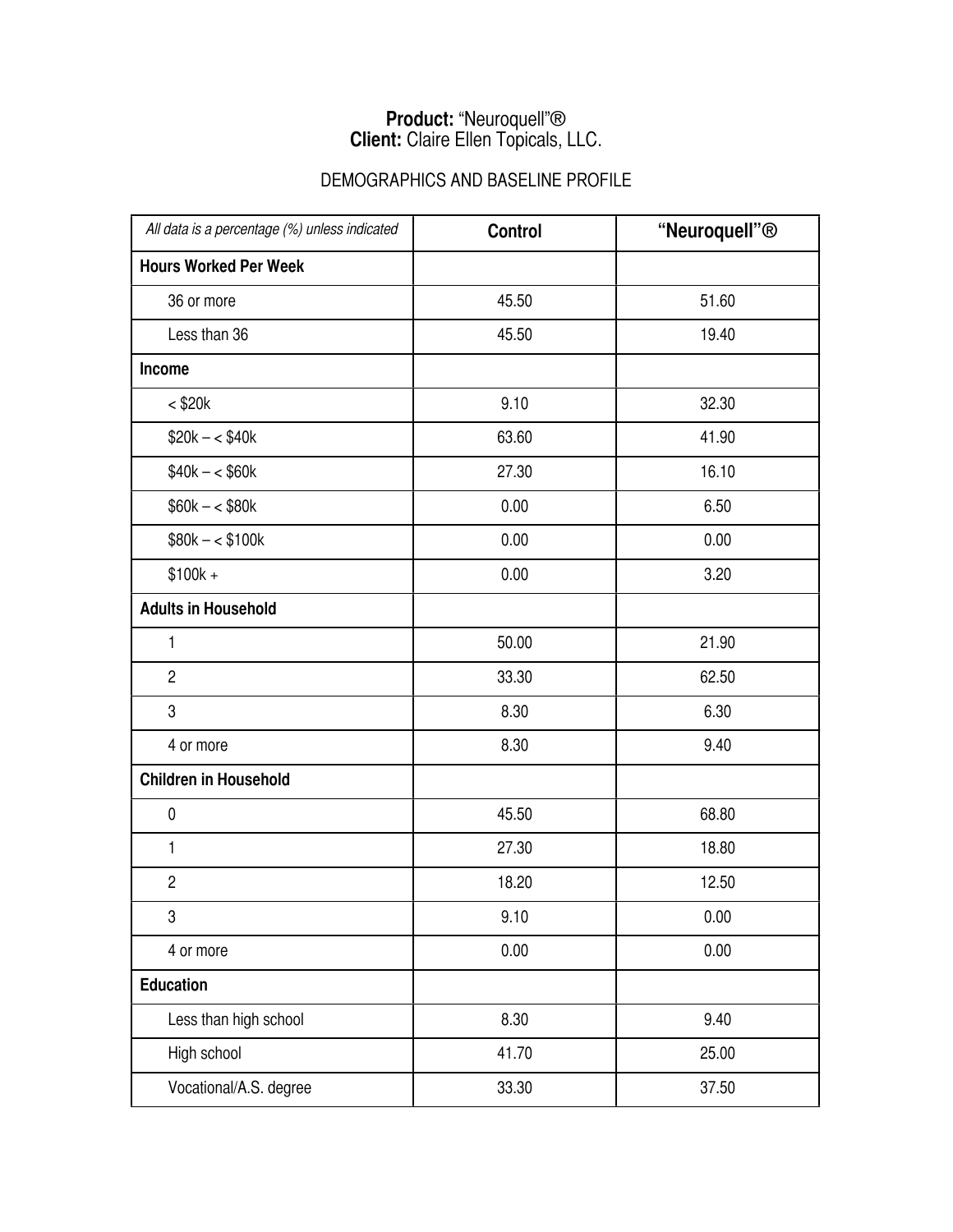| All data is a percentage (%) unless indicated | <b>Control</b> | "Neuroquell" <sup>®</sup> |
|-----------------------------------------------|----------------|---------------------------|
| B.S. degree                                   | 16.70          | 25.00                     |
| Graduate degree                               | 0.00           | 3.10                      |
| Doctorate or professional                     | 0.00           | 0.00                      |
| <b>Exercise Times/Week</b>                    |                |                           |
| 1                                             | 16.70          | 13.30                     |
| $\overline{2}$                                | 33.30          | 36.70                     |
| $\boldsymbol{3}$                              | 33.30          | 30.00                     |
| $\overline{4}$                                | 0.00           | 16.70                     |
| 5 or more                                     | 16.70          | 3.30                      |
| <b>Health Self-Assessment</b>                 |                |                           |
| Excellent                                     | 0.00           | 6.30                      |
| Very good                                     | 58.30          | 43.80                     |
| Good                                          | 25.00          | 37.50                     |
| Fair                                          | 16.70          | 9.40                      |
| Poor                                          | 0.00           | 3.10                      |
| <b>Use Vitamins</b>                           |                |                           |
| Yes                                           | 50.00          | 68.80                     |
| Sometimes                                     | 8.30           | 12.50                     |
| No                                            | 41.70          | 18.80                     |
| <b>Use Herbal Supplements</b>                 |                |                           |
| Yes                                           | 41.70          | 31.30                     |
| Sometimes                                     | 8.30           | 18.80                     |
| No                                            | 50.00          | 50.00                     |
| <b>Use Non-Physical Healthcare</b>            |                |                           |
| Yes                                           | 0.00           | 17.30                     |
| Sometimes                                     | 33.30          | 3.50                      |
| No                                            | 66.70          | 79.30                     |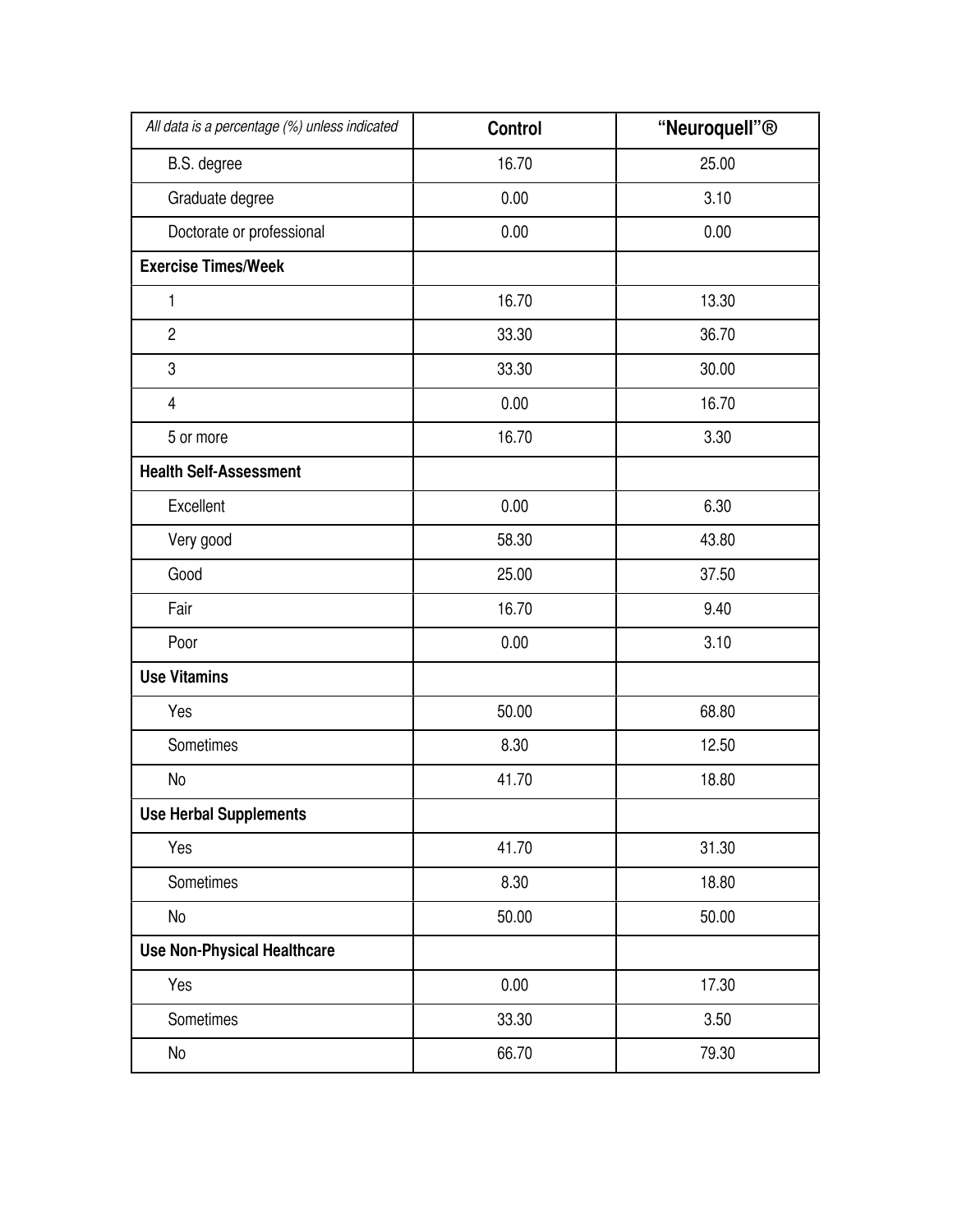| All data is a percentage (%) unless indicated | <b>Control</b> | "Neuroquell" <sup>®</sup> |
|-----------------------------------------------|----------------|---------------------------|
| <b>Real Income**: Adults</b>                  |                |                           |
| < 0.5                                         | 0.00           | 6.50                      |
| $0.5 - < 1.0$                                 | 18.20          | 29.00                     |
| $1.0 - < 1.5$                                 | 27.30          | 32.30                     |
| $1.5 - < 2.0$                                 | 18.20          | 9.70                      |
| $2.0$ or $>$                                  | 36.40          | 22.60                     |
| Mean                                          | 1.47           | 1.13                      |
| <b>Real Income***: Adults and Children</b>    |                |                           |
| < 0.5                                         | 30.00          | 38.70                     |
| $0.5 - < 1.0$                                 | 40.00          | 38.70                     |
| $1.0 - < 1.5$                                 | 20.00          | 19.40                     |
| $1.5 - < 2.0$                                 | 10.00          | 3.20                      |
| $2.0$ or $>$                                  | 0.00           | 0.00                      |
| Mean                                          | 0.72           | 0.62                      |

*\*\*= income/# of adults in the household.*

*\*\*\* = income/# of adults and children in the household*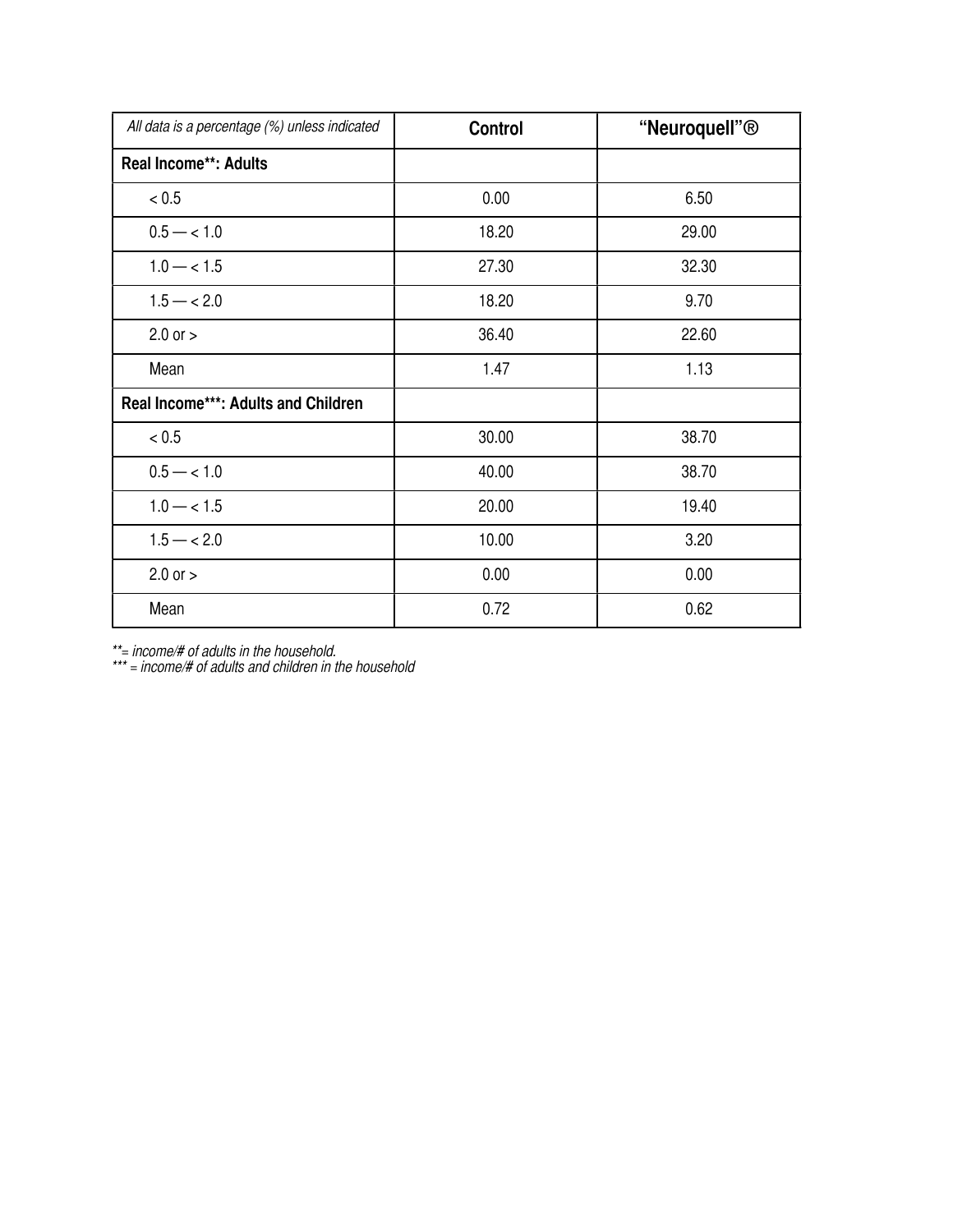*Prospective, randomized, double-blind placebo-controlled clinical trial for:*

# Neuroquell

# **Conducted By:**

Marshall-Blum, LLC Herbal Research Clinic, LLC James M. Blum, Ph.D., CEO

268 State Street Bangor, Maine 04401 (207) 990–4963 (207) 941–1693 (direct to Dr. Blum) (207) 990–1769 (Fax) [jblum@marshallblum.com](mailto:jblum@marshallblum.com) January 2003

# **CONFIDENTIAL DATA**

**Key:** Reduction of Pain and Aches\* Cumulative Scale

| <b>Response</b> | Award             |
|-----------------|-------------------|
| No improvement  | Less than 1-point |
| Any             | 1 or more points  |
| Moderate        | 2 or more points  |
| Significant     | 3 or more points  |

*\*5-point scale. 4-point improvement = maximum possible. Based upon initial response*

The trial chart summations that follow are an accurate representation of the larger collection of trial summations gleaned from the clinical trial results.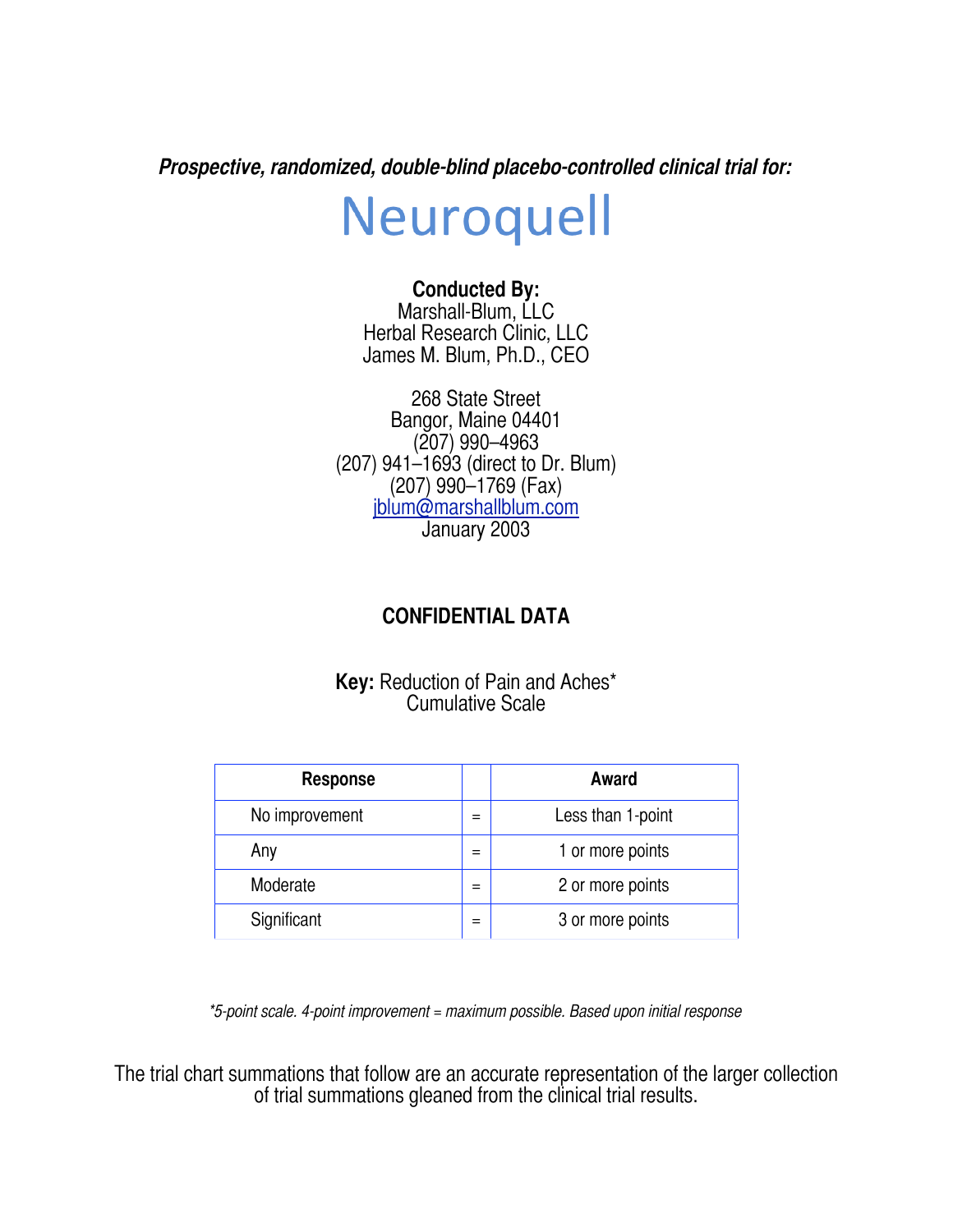Neuroquell® Difference of Average Mean: **Hands and Feet** (P < 0.0001)



Neuroquell® Difference of Average Mean: **Back Pain**  $(P < 0.006)$ 

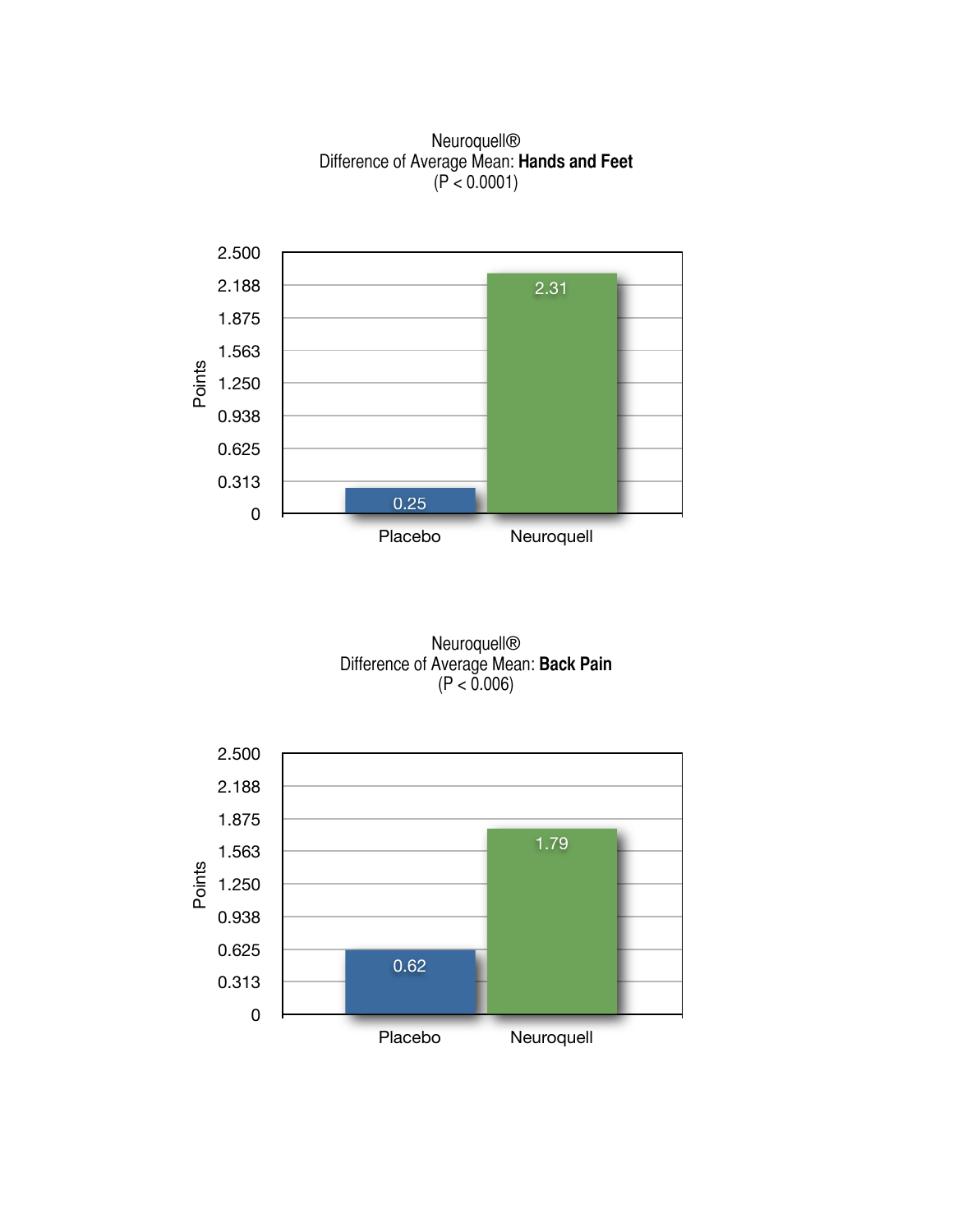#### Neuroquell® Difference of Average Mean: **Leg Pain**  $(P < 0.004)$



Neuroquell® Difference of Average Mean: **Head Ache** (P < 0.1)

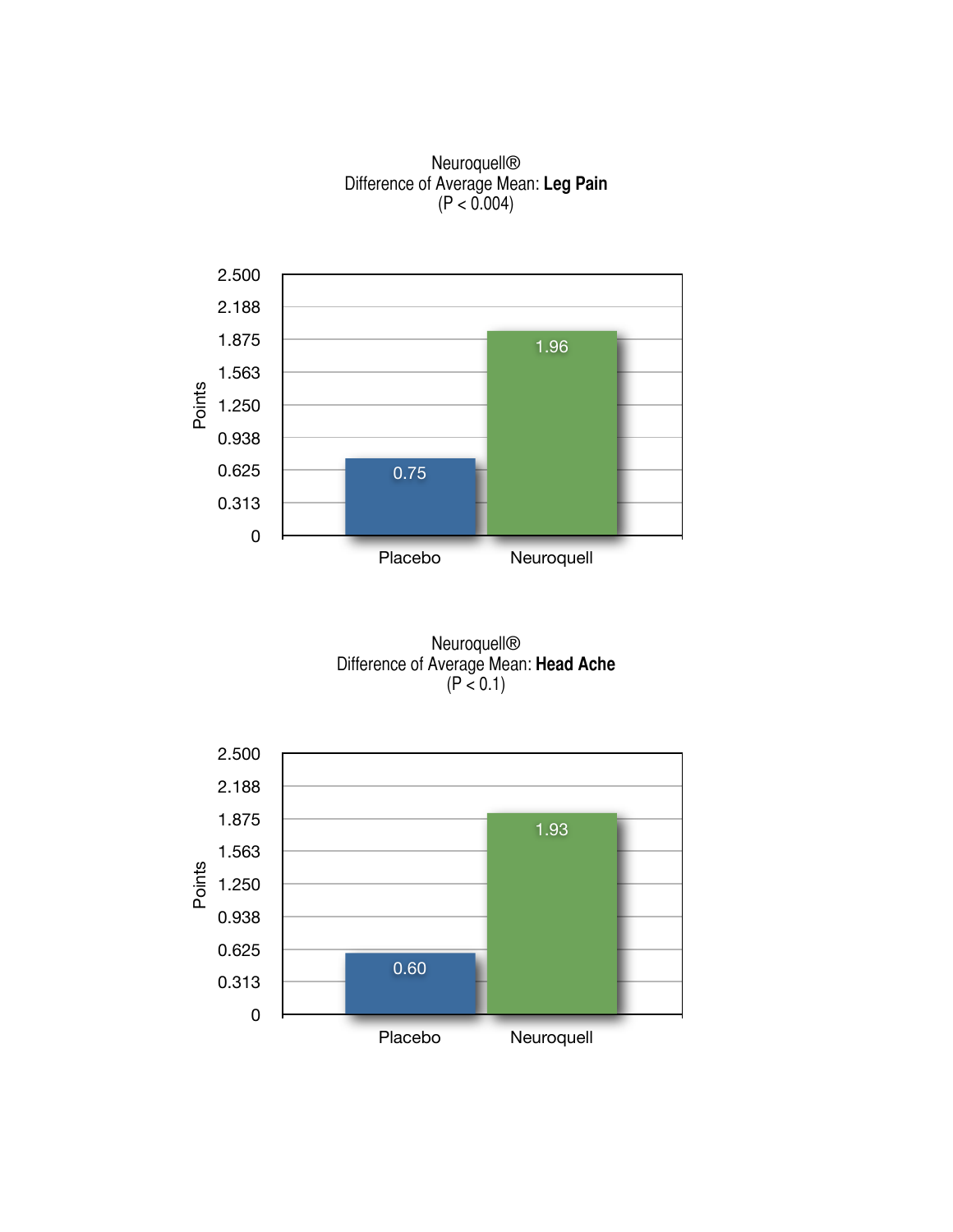Neuroquell® Difference of Average Mean: **Abdominal Pain/Ache**  $(P < 0.002)$ 



Neuroquell® Difference of Average Mean: **Mood**  $(P < 0.008)$ 

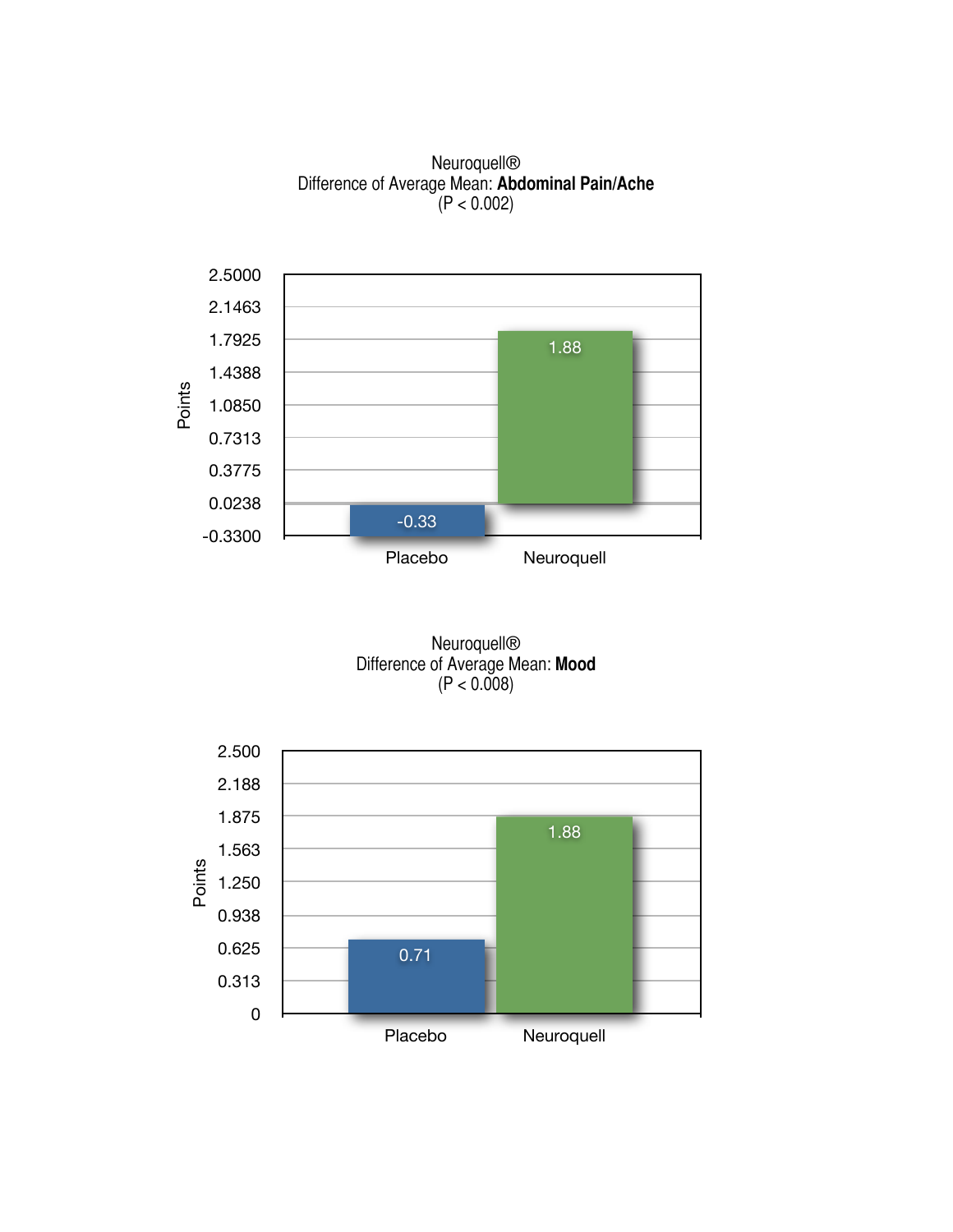Neuroquell® Difference of Average Mean: **Moderate Activities** (P < 0.02)



Neuroquell® Difference of Average Mean: **Activities of Daily Living** (P < 0.0001)

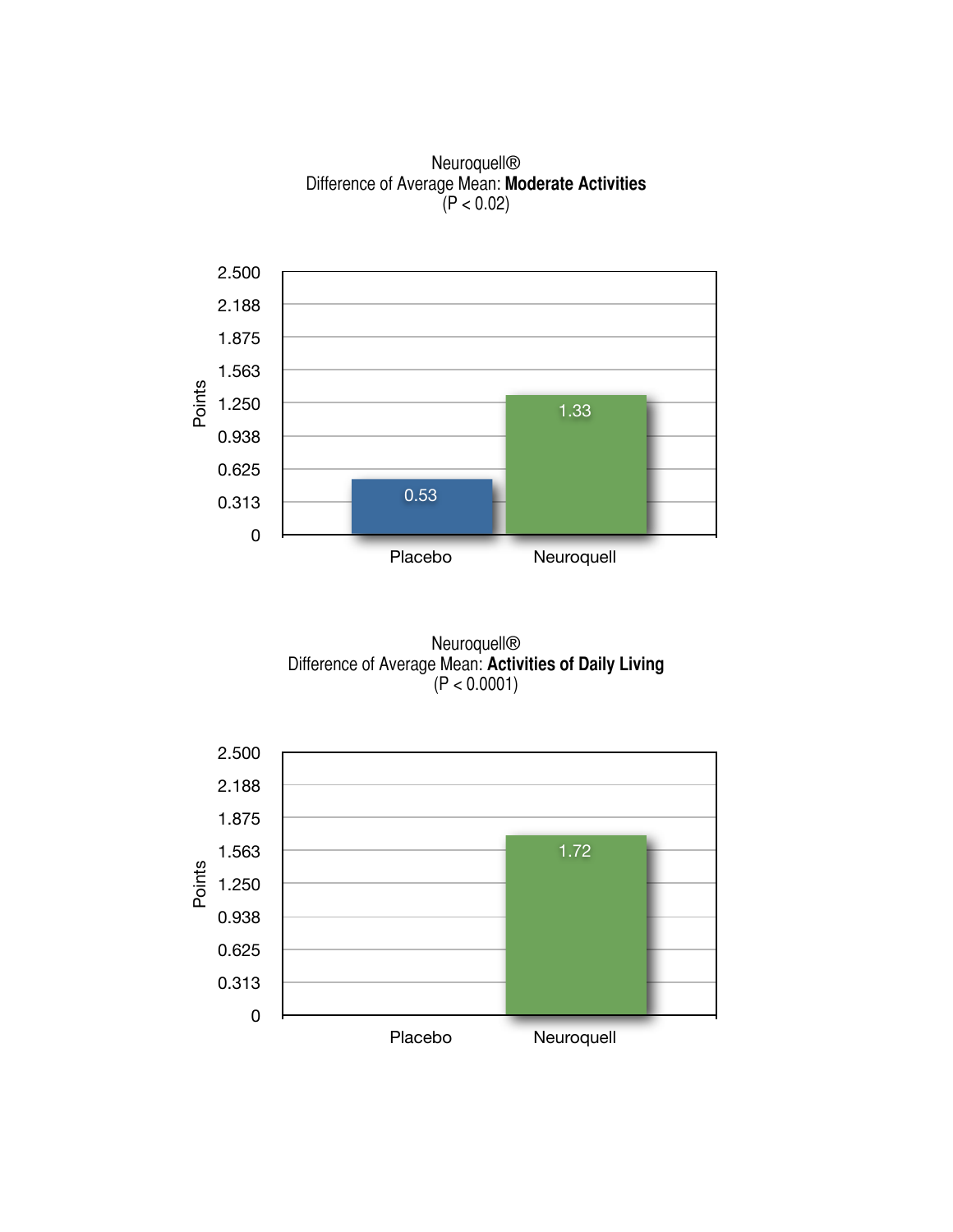#### Neuroquell® Difference of Average Mean: **Work** (P < 0.0004)

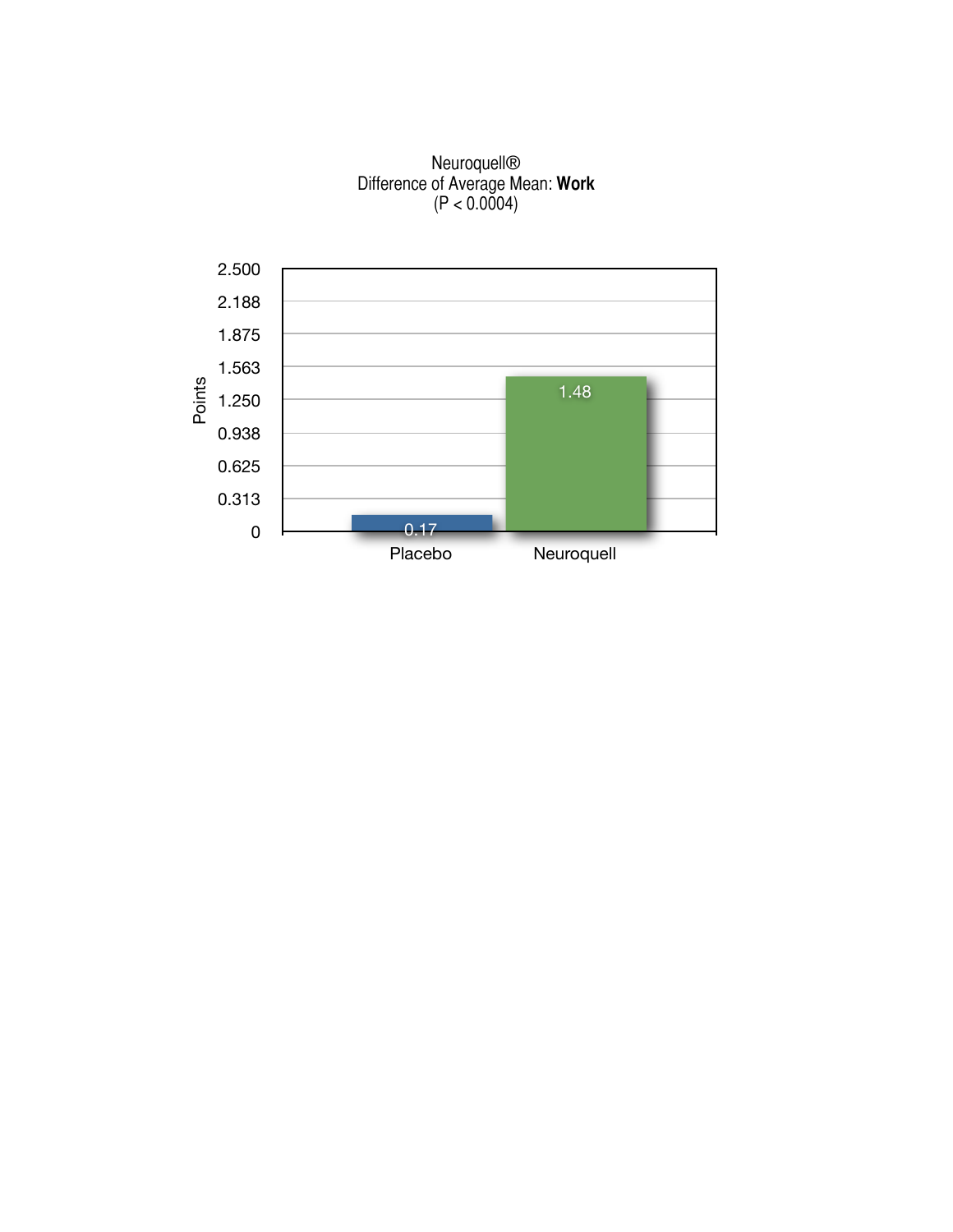



Neuroquell® Difference of Mean Highest Score: **Back Pain** (P < 0.03)

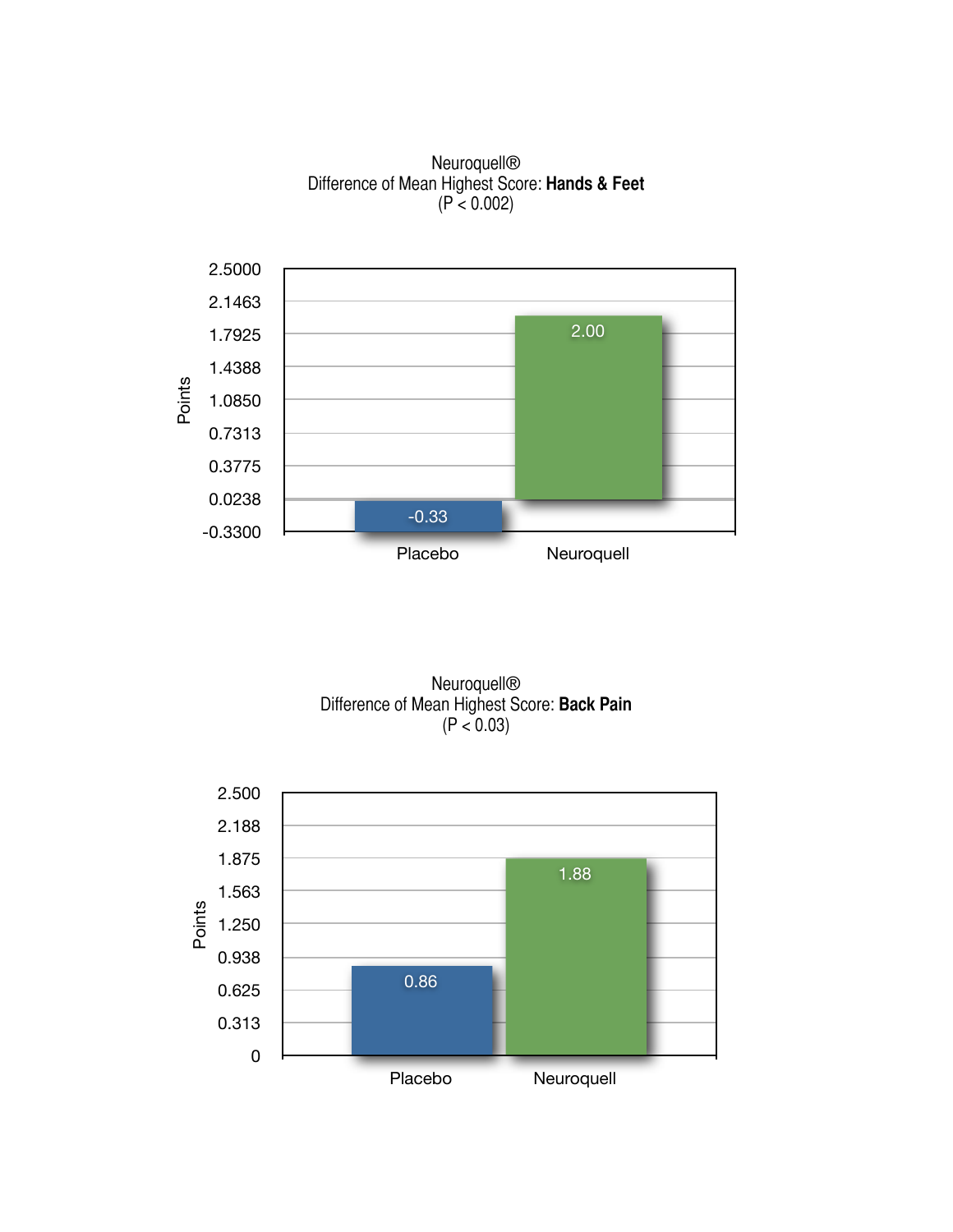

Neuroquell® Difference of Mean Highest Score: **Leg Pain** (P < 0.04)

Neuroquell® Difference of Mean Highest Score: **Headache** (P < 0.16)

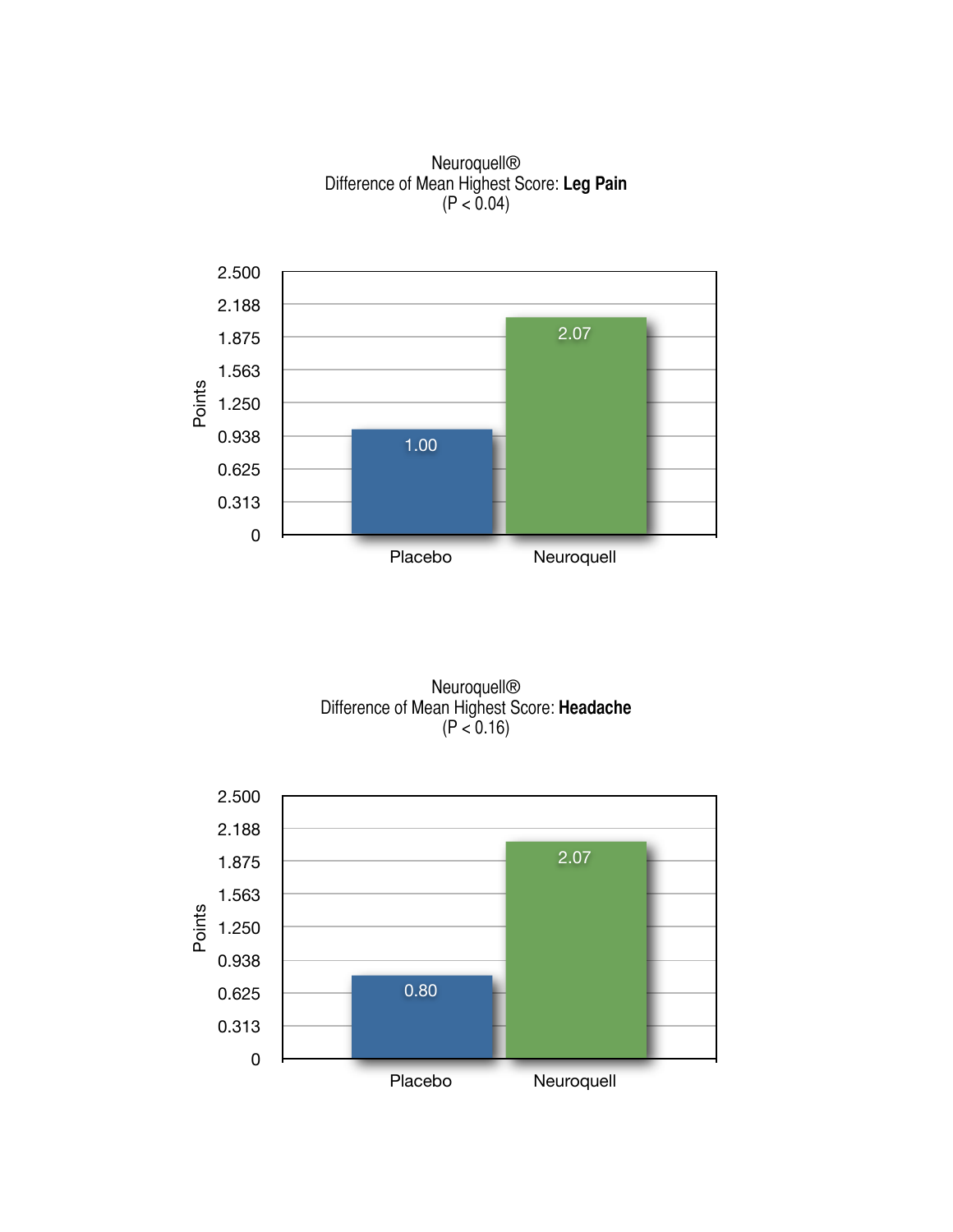Neuroquell® Difference of Mean Highest Score: **Abdominal Pain/Ache**  $(P < 0.002)$ 





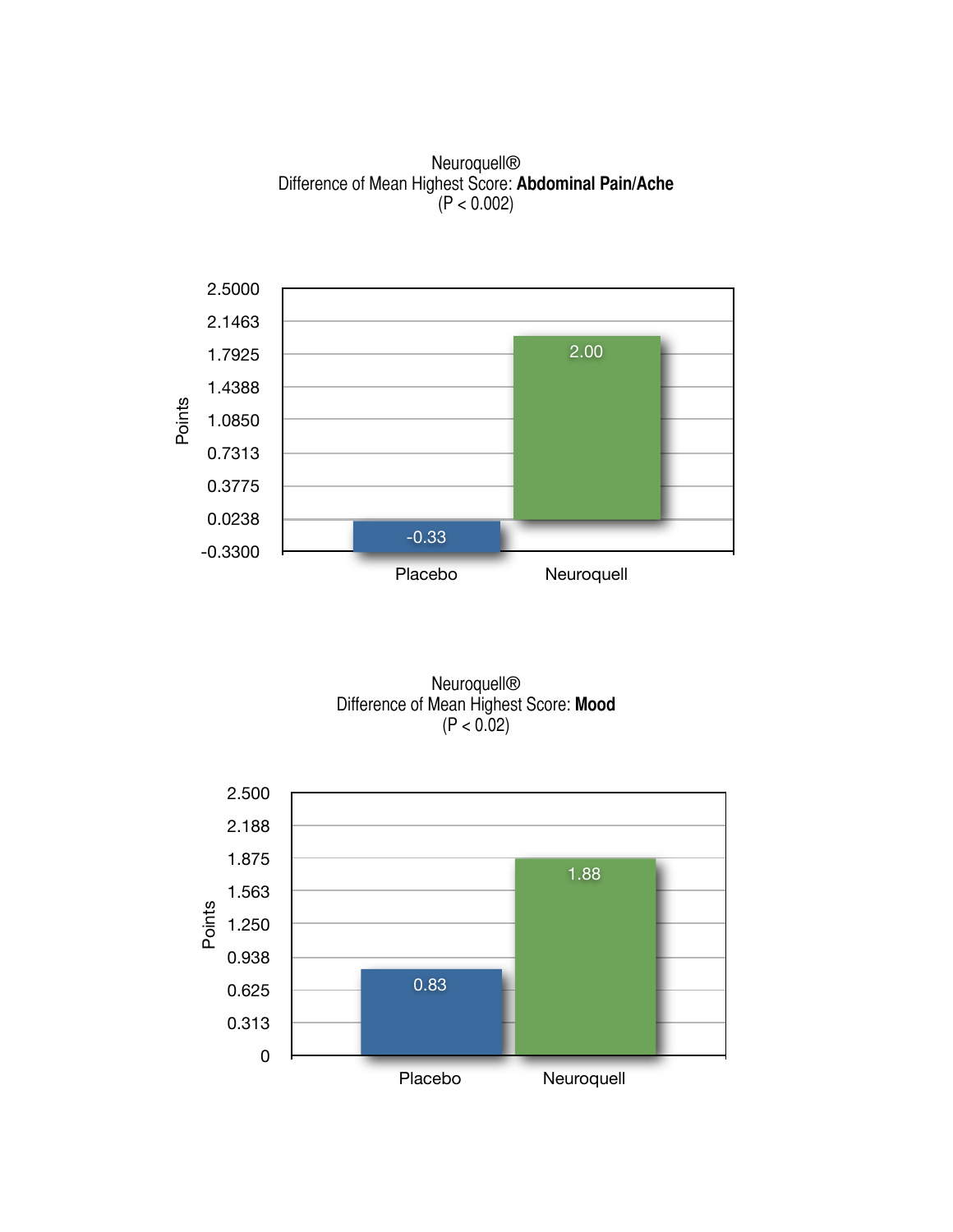Neuroquell® Difference of Mean Highest Score: **Moderate Activities**  $(P < 0.07)$ 





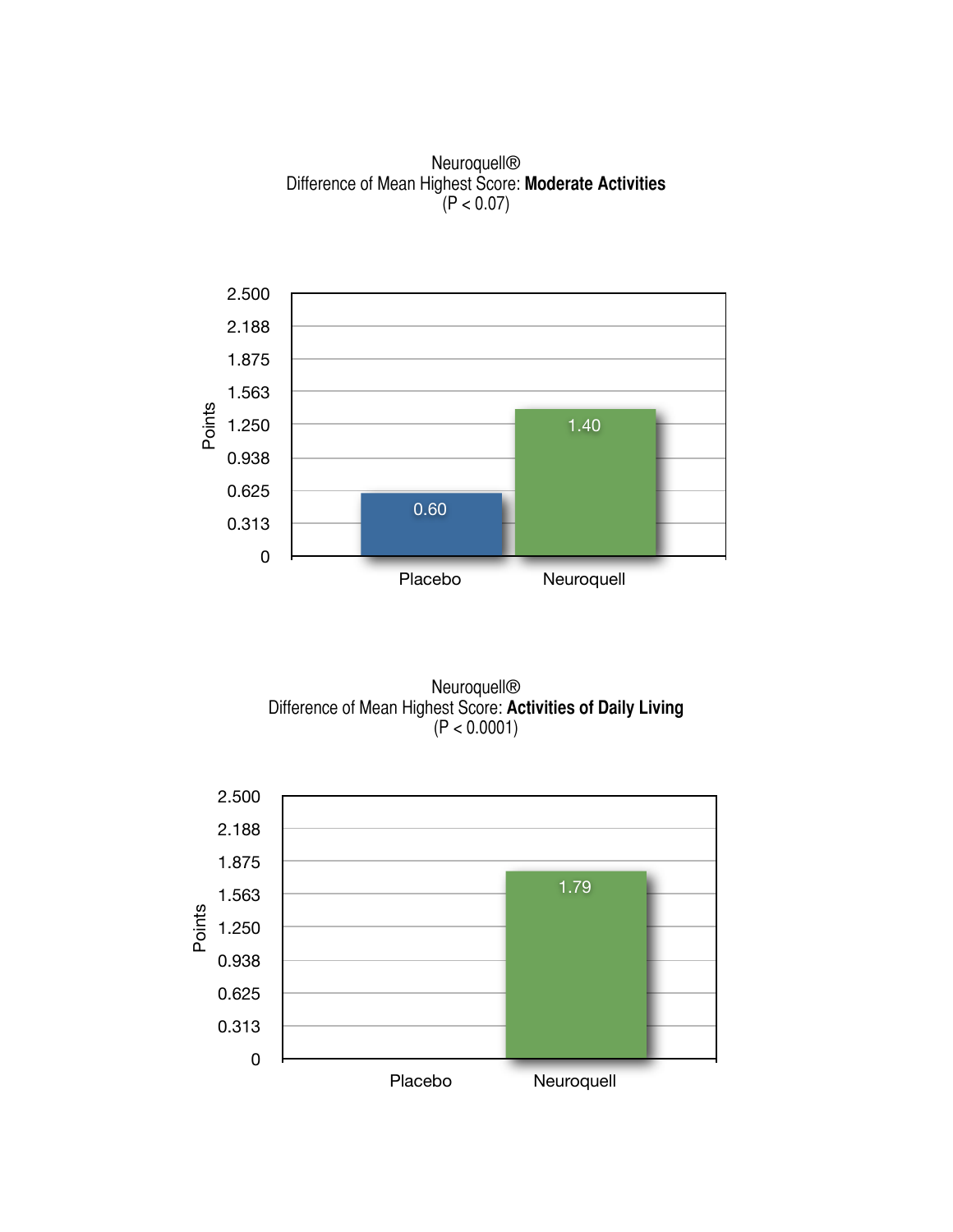#### Neuroquell® Difference of Mean Highest Score: **Work**  $(P < 0.005)$

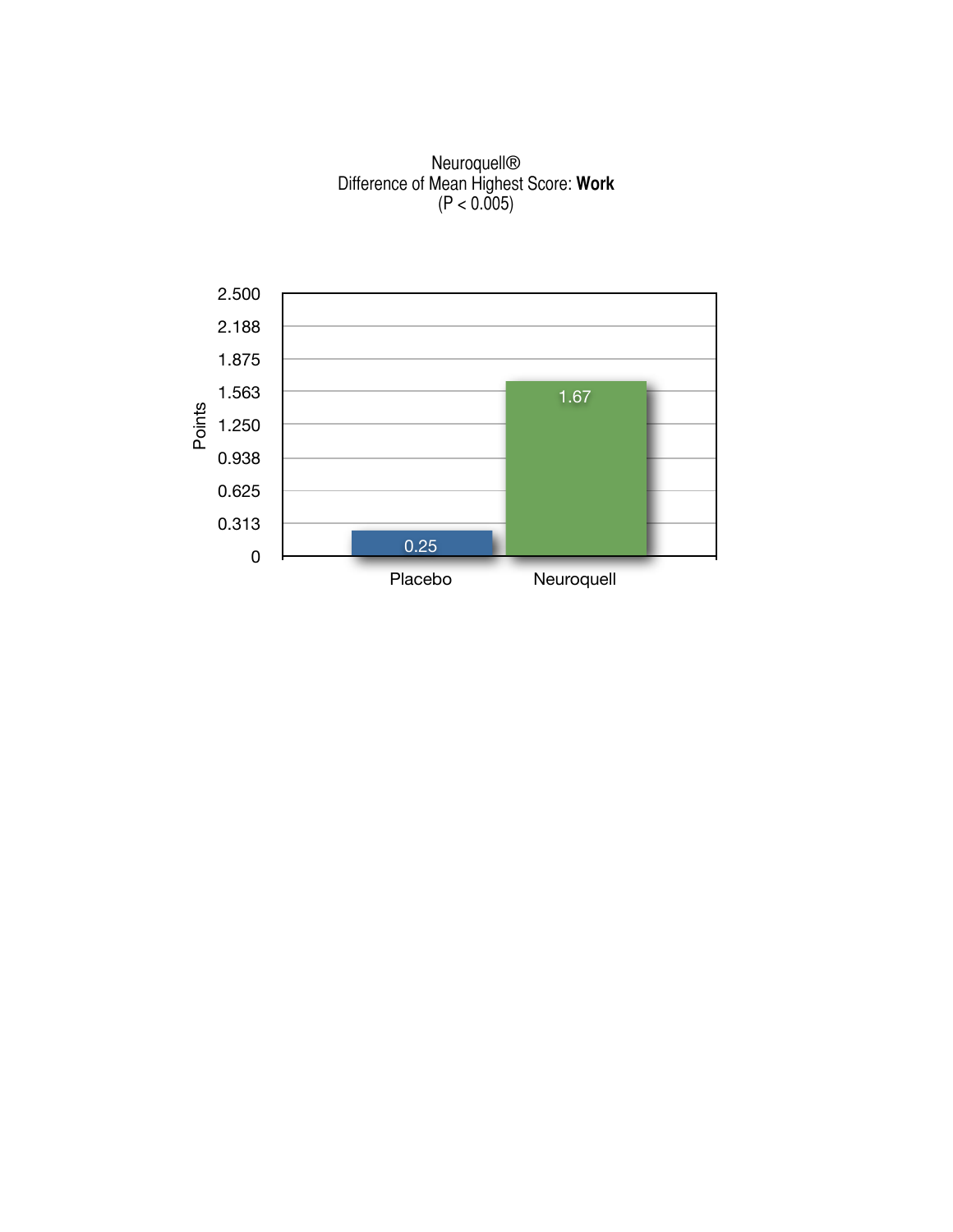Neuroquell® Percent Improvement: **Hands & Feet** (P < 0.0001)



Neuroquell® Percent Improvement: **Back Pain** (P < 0.0001)

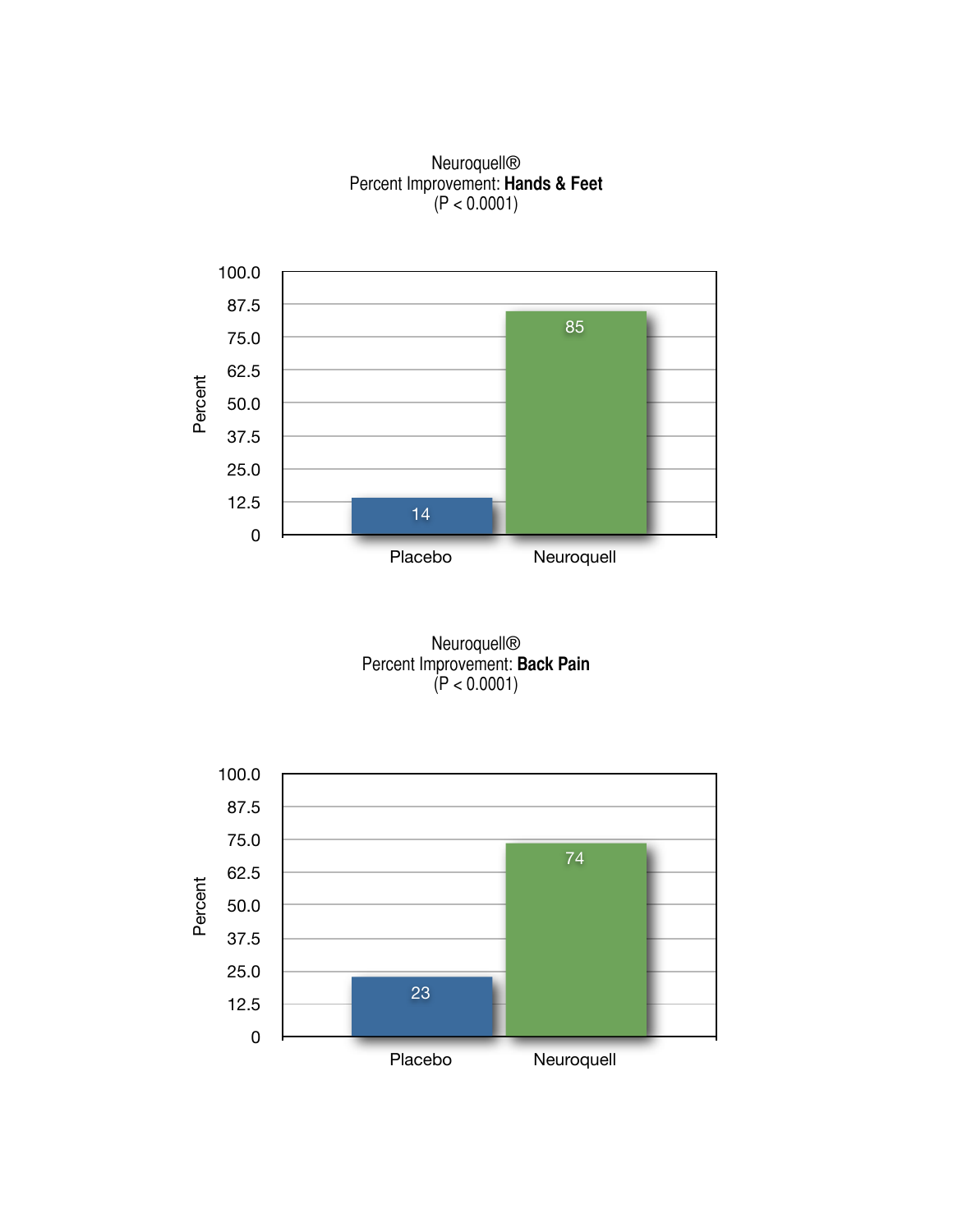#### Neuroquell® Percent Improvement: **Leg Pain** (P < 0.0002)



Neuroquell® Percent Improvement: **Headache**  $(P < 0.002)$ 

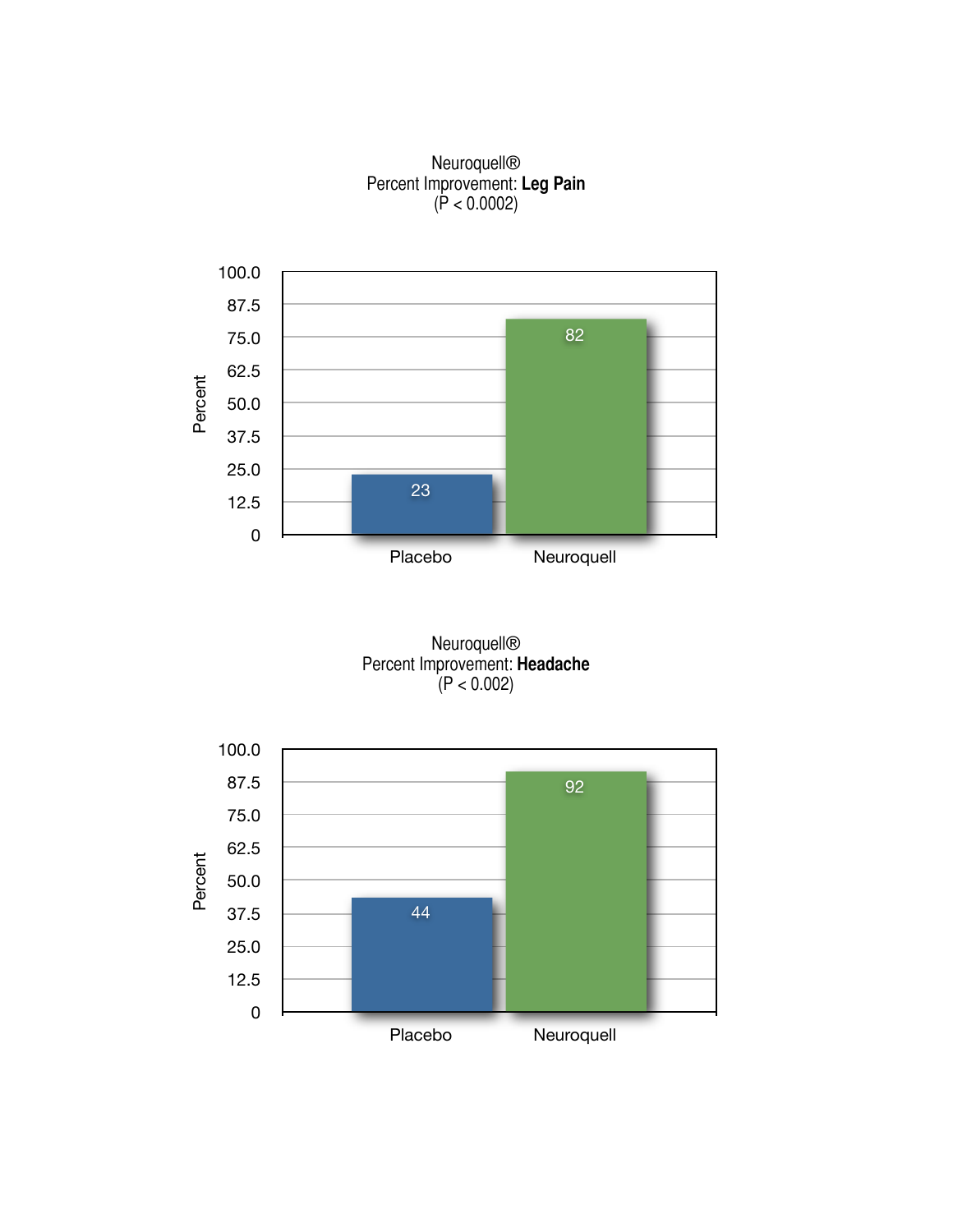Neuroquell® Percent Improvement: **Abdominal Pain/Ache**  $(P < 0.002)$ 





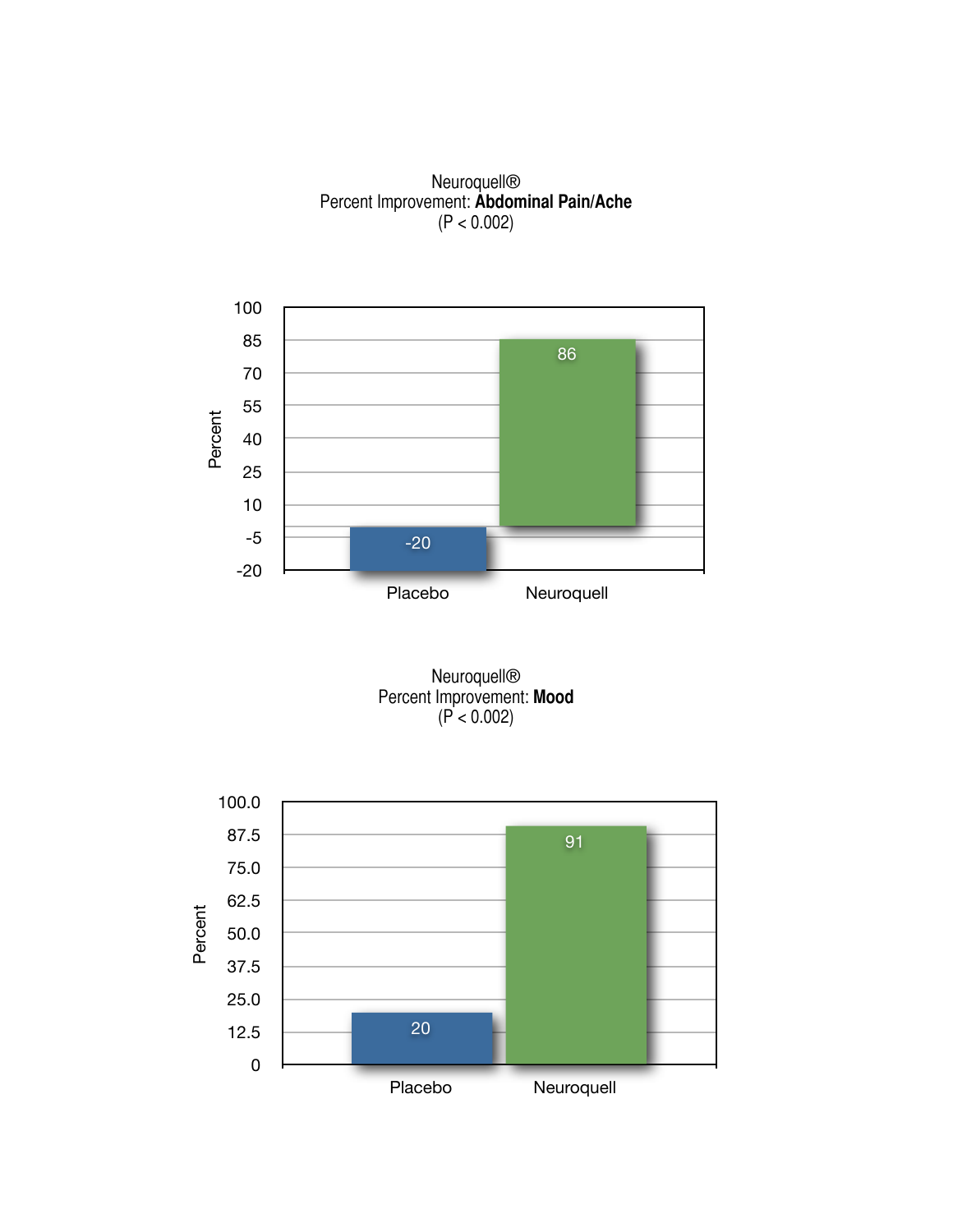#### Neuroquell® Percent Improvement: **Moderate Activities**  $(P < 0.01)$